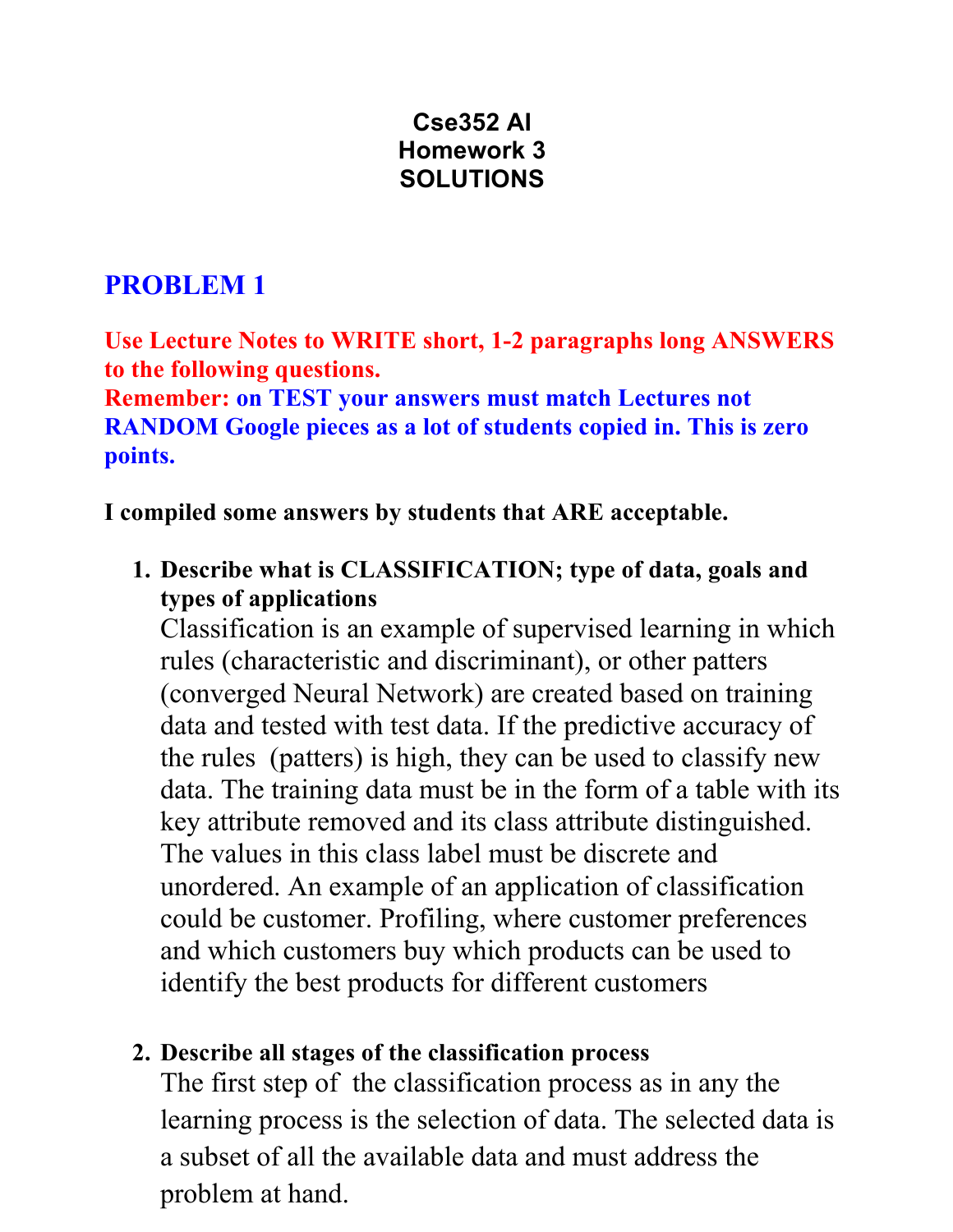The next step is to clean the selected data so that the impact of missing, incomplete, or noisy data is minimized.

Next the data must continue to get preprocessed so that learning algorithms can be applied to it.

Now a classification algorithm can be applied to the preprocessed data to obtain patterns about the data.

In the final steps, the patterns are tested for their accuracy and interpreted so that the user can decide if they still need refining or can be presented.

# **3. Describe and discuss basic classification Models and their differences**

There are descriptive and statistical classification models. Descriptive models are models are Decision Trees, Classification by Association, Genetic Algorithms, and Rough Sets. Statistical models are: Neural Networks, Bayesian Networks, Support Vectors Model

## **4. Discuss the Decision Tree Induction and its strengths and weaknesses**

Decision tree is constructed in a top-down recursive divideand-conquer manner. At start, all the training examples are at the root. Attributes are categorical. Examples are partitioned reclusively based on selected attributes. Test attributes are selected on the basis of a heuristic or statistical measure. Strength of Decision Tree method is decision trees are able to generate understandable rules and performs classification without requiring much computation. However, trees are less appropriate for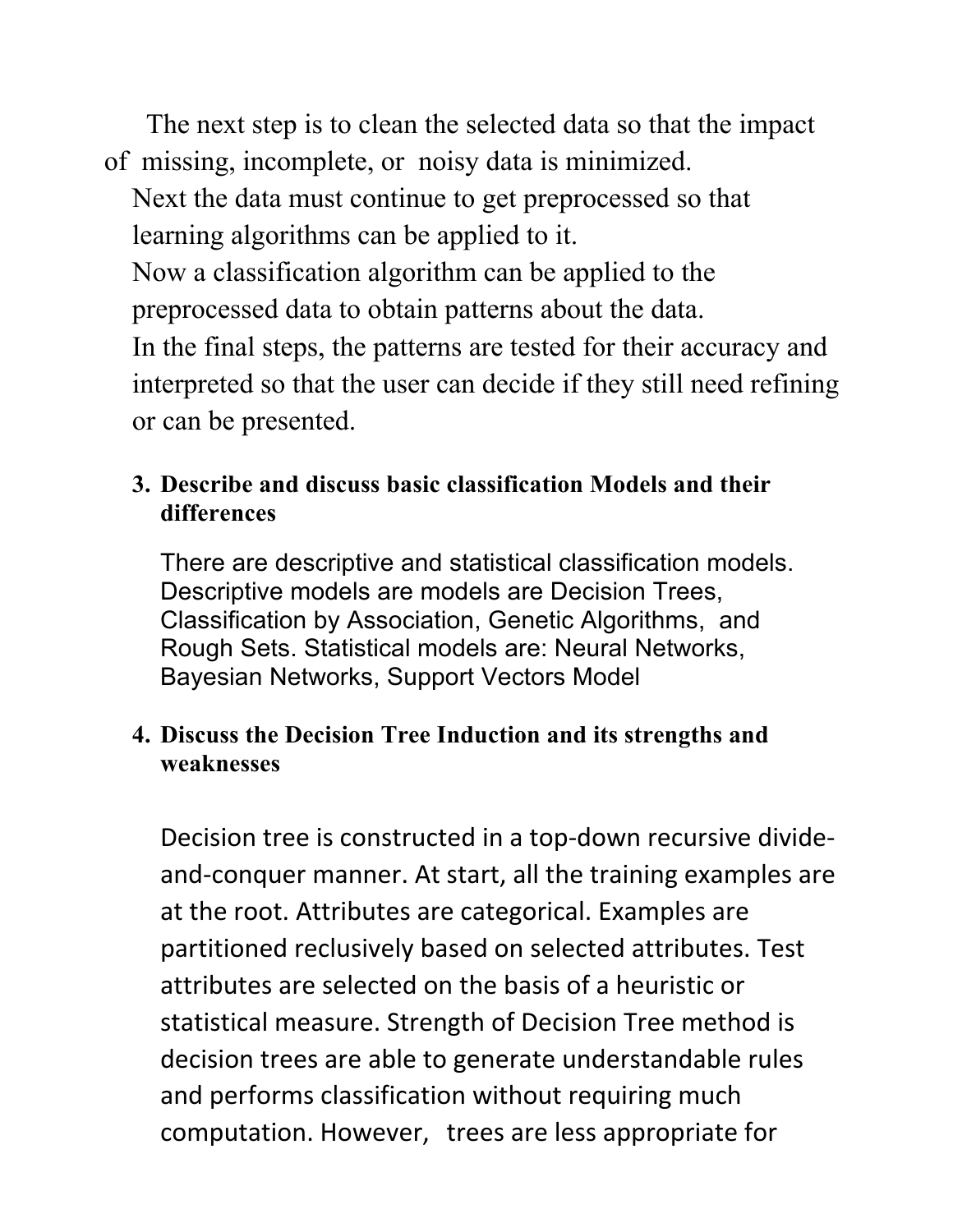estimation tasks where the goal is to predict the value of a continuous attribute

# **5. Discuss the Neural Network Model and its strengths and weaknesses**

Neural network is a set of connected input/output units where each connection has a weight associated with it. During the learning phase, the network learns by adjusting the weights so as to be able to predict the correct class label of the input tuples. Its weakness is the long training time and it is difficult to interpret the symbolic meaning behind the learned weights and of hidden units in the network. Its strength is high tolerance to noisy data and ability to classify incomplete data

# **6. Describe a process of building a CLASSIFIER**

Building a classifier follows stages if any learning process. The main two phases of building a classifier are: training and testing. In both phase we use training data set and test data. We use training data set to create patterns. We evaluate created patterns with the use of test data. We terminate the process if it has been trained and tested and the predictive accuracy is on an acceptable level.

All stages are, like in any Learning Process the following

- 1) The first step is the selection of data. The selected data is a subset of all the available data and must address the problem at hand.
- 2) The next step is to clean the selected data so that the impact of missing, incomplete, or noisy data is minimized.
- 3) Next the data must continue to get preprocessed so that learning algorithms can be applied to it.
- 4) Now a learning algorithm can be applied to the preprocessed data to obtain patterns about the data.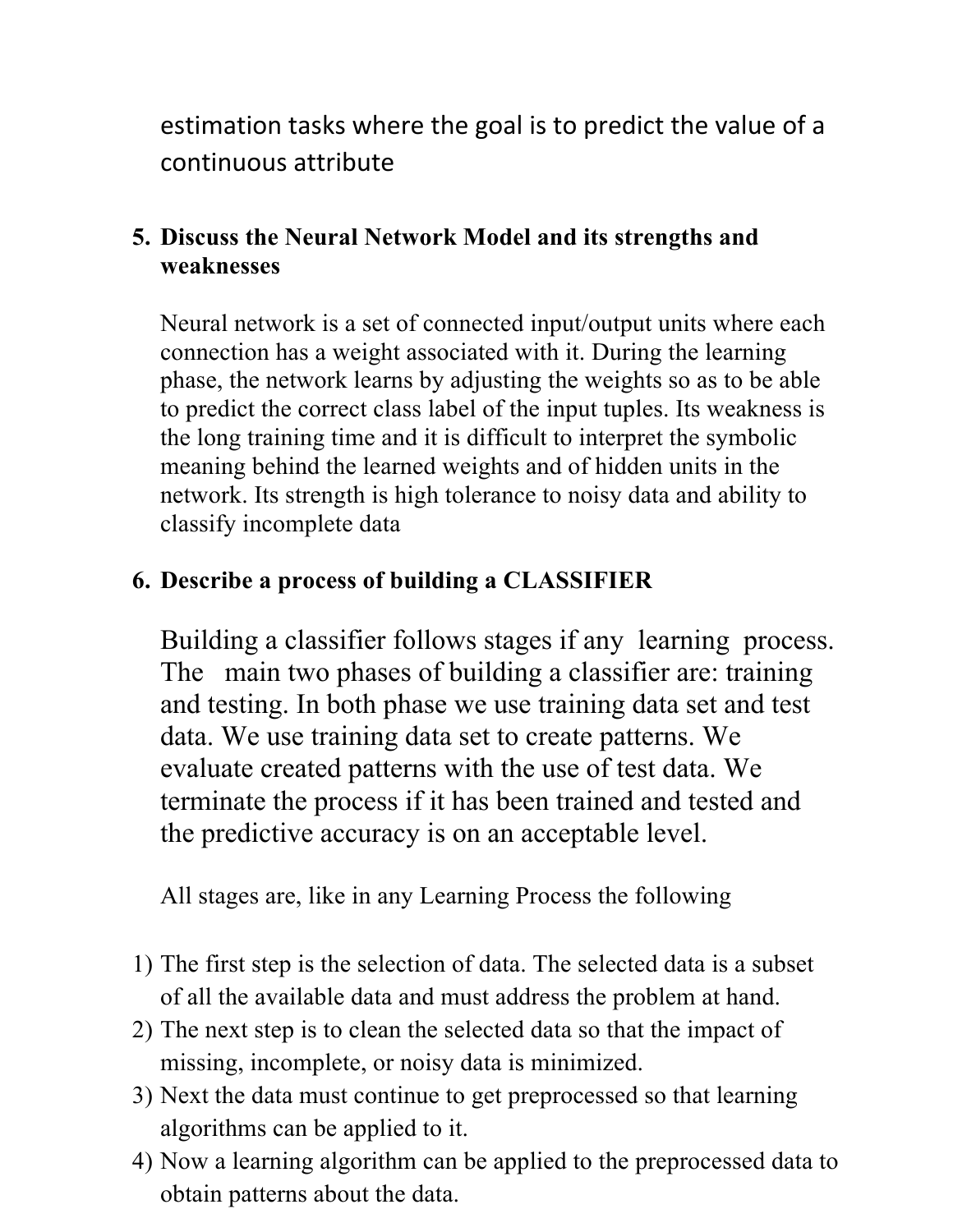5) In the final steps, the patterns are tested for their accuracy and interpreted so that the user can decide if they still need refining or can be presented.

# **7. Define a CLASSIFIER**

A classifier is the final product of a learning process that uses a classification data set and a classification algorithm. **A CLASSIFIER is a black box** that is used to classify records for which the class label in unknown.

A classifier is the end result of a process that uses training data and a classification algorithm to generate patterns that can classify new data. The effectiveness, need for refinement, and completion of a classifier is evaluated based on its predictive accuracy. The patterns a classifier uses take different forms, such as rules or trees, or trained different networks, like Neural or Bayesian.

# **PROBLEM 2: BUILDING A CLASSIFIER**

For the data set given below build a classifier following all steps needed in the constructions:

# preprocessing, training and testing

Describe and motivate your choice of algorithms and methods used at each step.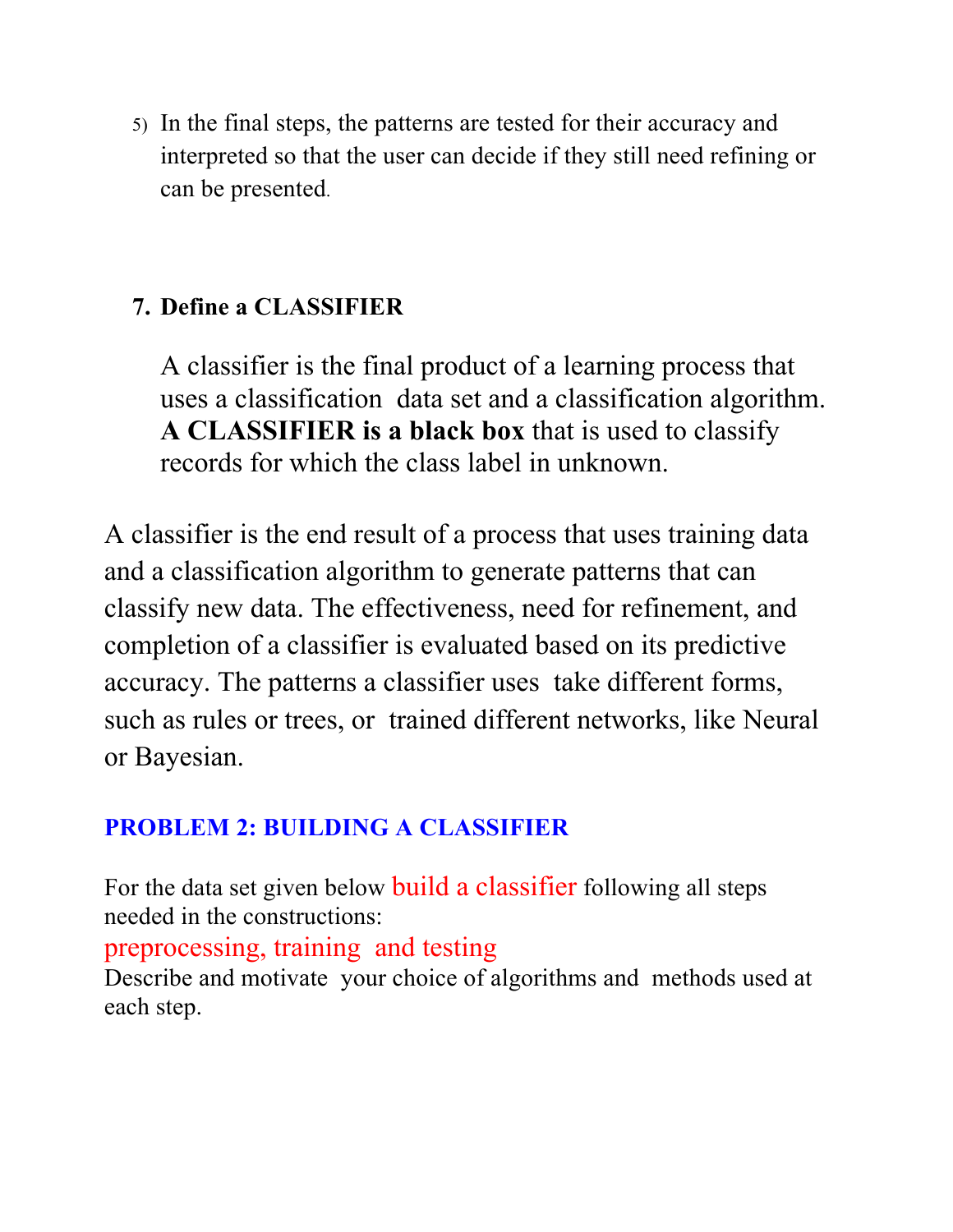# **CLASSIFICATION DATA:**

| Age | Income    | <b>Student</b> | <b>Credit Rating</b> | <b>Buys Computer</b> |
|-----|-----------|----------------|----------------------|----------------------|
|     |           |                |                      |                      |
| 21  | 60,000    | yes            | $\overline{3}$       | No                   |
| 30  | 70,000    | N <sub>0</sub> | 5                    | No                   |
| 38  | 38666.667 | N <sub>0</sub> | $\overline{2}$       | Yes                  |
| 45  | 45,000    | yes            | $\overline{3}$       | Yes                  |
| 46  | 25,000    | $\rm no$       | $\overline{2}$       | Yes                  |
| 47  | 30,000    | Yes            | 6                    | No                   |
| 39  | 28,000    | Yes            | 5                    | N <sub>o</sub>       |
| 29  | 48,000    | Yes            | 3                    | No                   |
| 50  | 75,000    | Yes            | $\overline{2}$       | No                   |
| 48  | 55125     | Yes            | 3                    | N <sub>0</sub>       |
| 30  | 38666.667 | Yes            | 6                    | Yes                  |
| 51  | 46,000    | No             | $\overline{4}$       | Yes                  |
| 32  | 80,000    | Yes            | $\overline{2}$       | No                   |
| 45  | 50,000    | N <sub>0</sub> | $\overline{4}$       | N <sub>0</sub>       |

# **PART 1: Preprocessing**

Attributes:Age, Income, Credit Rating

# **1. Fill the missing Values**

2. **Use Binning Method to discretize values of attributes** Age, Income, Credit\_Rating

**The number of bins is up to you**

**1. Preprocessing Calculations THIS is a Solution Submitted by a Student There are many other solutions!**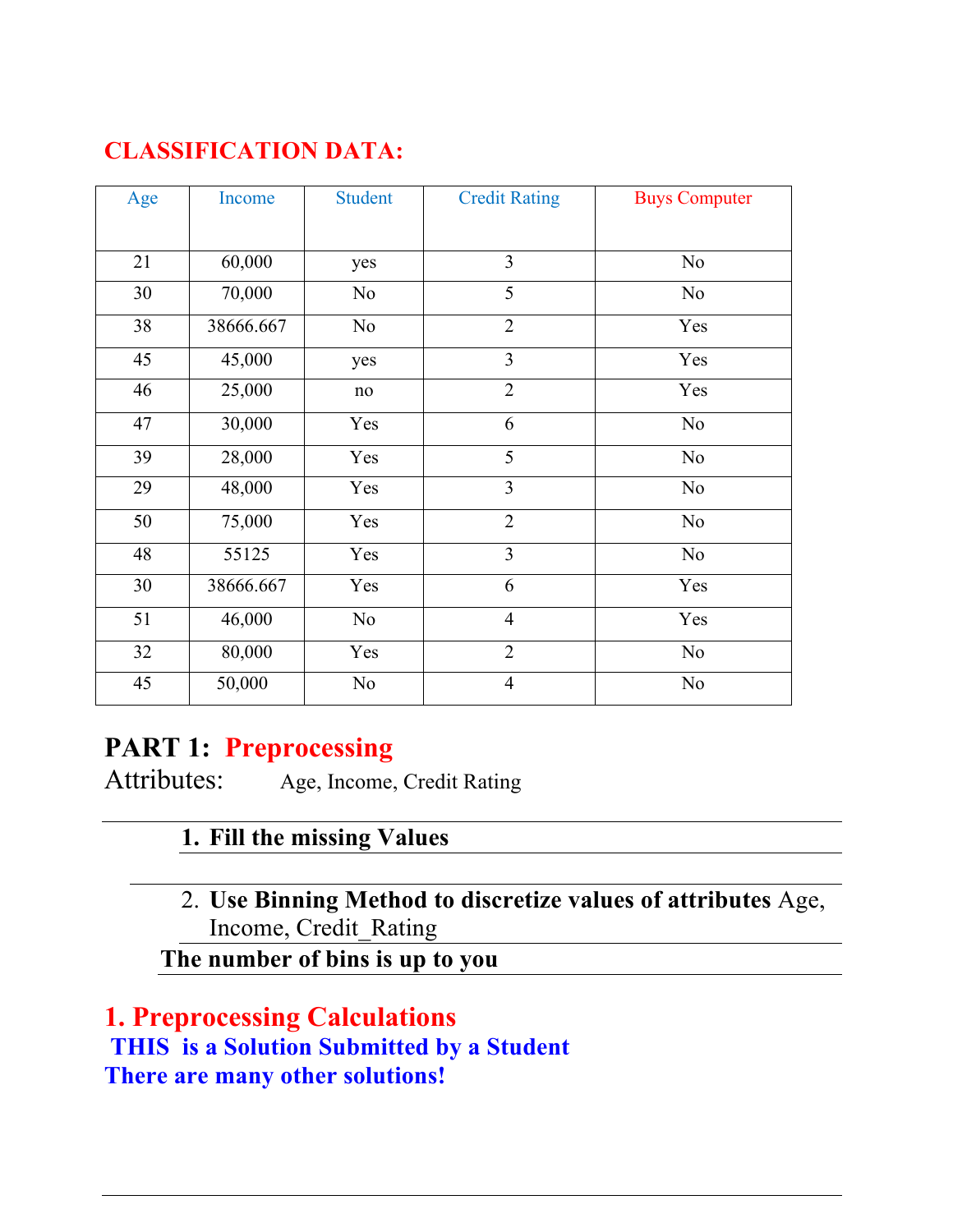### **1. Mising Values: explain the method you used**

Attribute values mean for income:

No Class  $(60000+70000+30000+28000+48000+75000+80000+50000)/8=$ 441000/8=55125 Mean

Yes Class  $(45000+25000+46000)/3=$ 116000/3=38666.667 Mean

#### **2. Binninig: AGE**

Equal-Depth binning for Age

N intervals  $N=3$ Depth=5

| ∽ ∗<br>¦1'n<br>,,,,                    | $\Delta$ <sup><math>\alpha</math></sup> | 30 C      |  |  |
|----------------------------------------|-----------------------------------------|-----------|--|--|
| $\lim 2$                               | າ ດ                                     | -<br>т.   |  |  |
| $\sim$<br>$\sum_{i=1}^{n}$<br>$\cdots$ | π∪                                      | ے -<br>υU |  |  |

Bin 1: Age Group  $>=21$ & $=32$ Bin 2: Age Group >32&<=46 Bin 3: Age Group >46& <= 51

### **3. Binning: INCOME**

Equal-Depth binning for Income

N intervals  $N=3$ Depth=5

| Bin.  | 25000 | 28000 | 30000 | 38666.667 | 38666.667 |
|-------|-------|-------|-------|-----------|-----------|
| Bin 2 | 45000 | 46000 | 48000 | 50000     | 55125     |
| Bin 3 | 60000 | 70000 | 75000 | 80000     |           |

Bin 1:  $>=$  25000&  $\le$  = 38666.667 Bin 2: >38666.667&<=55125 Bin 3: >55125&<=80000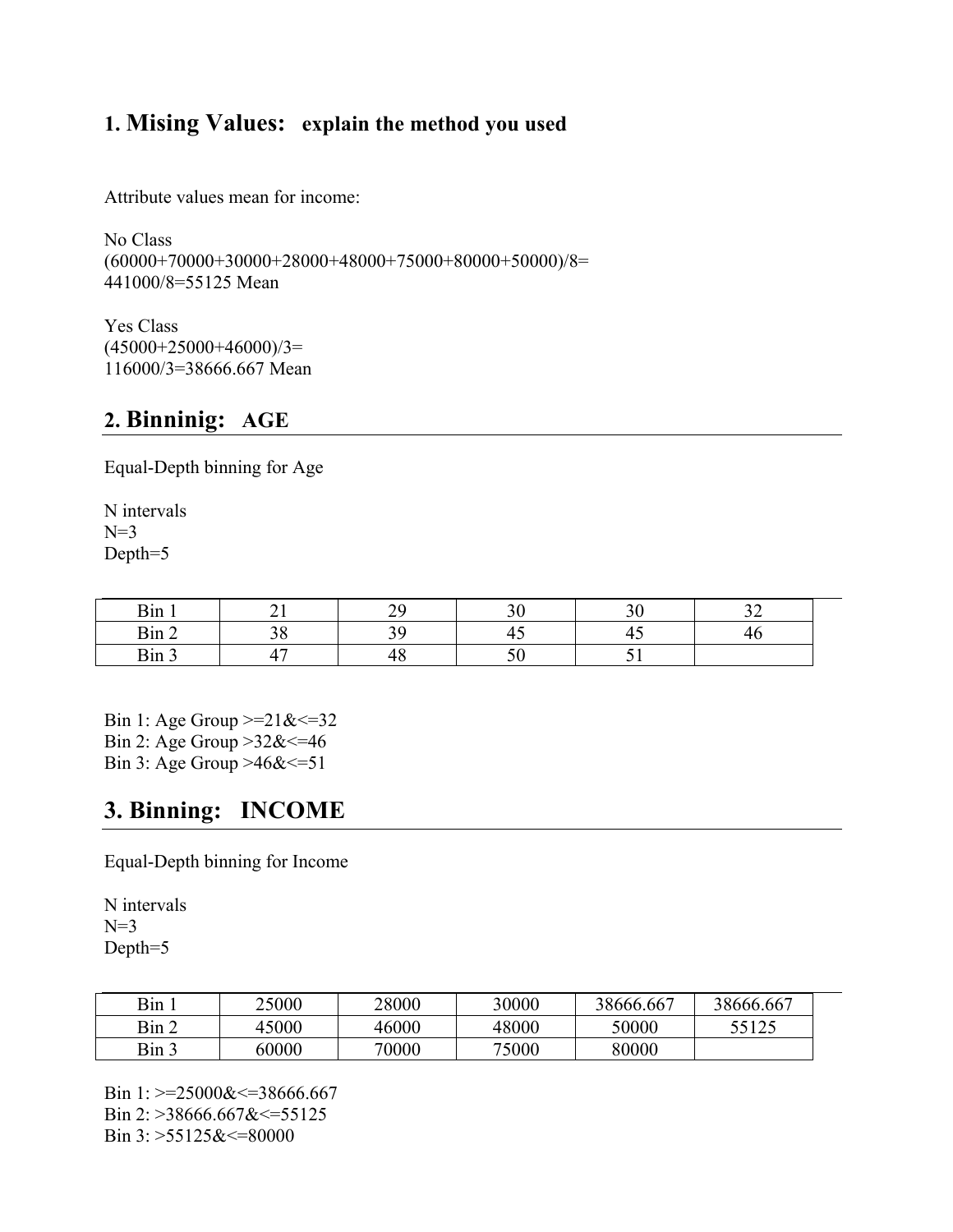# **4. Binning : CREDIT RATING**

Equal-Width binning for Credit Rating

N intervals  $N=2$ Highest Value=6 Lowest Value=2  $(6+2)/3=8/2=4$ 

| $\mathbf{r}$ .<br>Bin I | ∩.<br>u<br>₩. | $\overline{\phantom{a}}$<br>________________ |
|-------------------------|---------------|----------------------------------------------|
| n.<br>-<br>B1n 2        | $\bf{u}$<br>◡ | . <i>.</i>                                   |

Bin 1:  $>=0$ &<4 Bin 2:  $>=4<=8$ 

### **2. YOUR Data after Preprocessing:**

### **Remark: Bins for different attributes should have and usually HAVE special names to make the FINAL Descriptive Rules comprehensible**

| Age   | Income | <b>Student</b> | <b>Credit Rating</b> | <b>Buys</b><br>Computer |
|-------|--------|----------------|----------------------|-------------------------|
| Bin 1 | Bin 3  | yes            | Bin 1                | No                      |
| Bin 1 | Bin 3  | N <sub>0</sub> | Bin 2                | No                      |
| Bin 2 | Bin 1  | N <sub>o</sub> | Bin 1                | Yes                     |
| Bin 2 | Bin 2  | yes            | Bin 1                | Yes                     |
| Bin 2 | Bin 1  | no             | Bin 1                | Yes                     |
| Bin 3 | Bin 1  | Yes            | Bin 2                | N <sub>o</sub>          |
| Bin 2 | Bin 1  | Yes            | Bin 2                | No                      |
| Bin 1 | Bin 2  | Yes            | Bin 1                | No                      |
| Bin 3 | Bin 3  | Yes            | Bin 1                | No                      |
| Bin 3 | Bin 2  | Yes            | Bin 1                | No                      |
| Bin 1 | Bin 1  | Yes            | Bin 2                | Yes                     |
| Bin 3 | Bin 2  | N <sub>0</sub> | Bin 2                | Yes                     |
| Bin 1 | Bin 3  | Yes            | Bin 1                | No                      |
| Bin 2 | Bin 2  | N <sub>0</sub> | Bin 2                | N <sub>0</sub>          |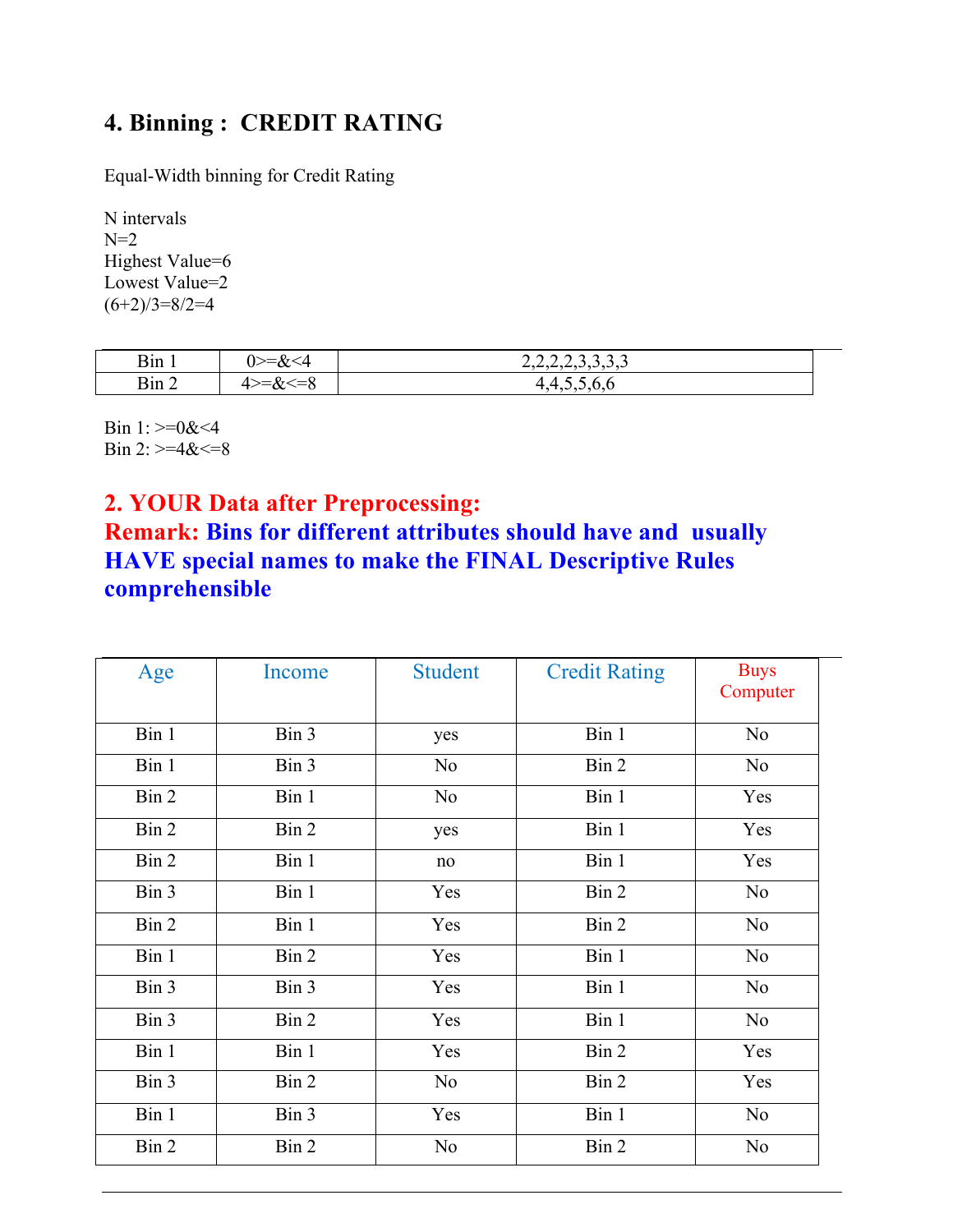# **3. Training and Testing Specify which Decision Tree Algorithm you use**

**USE Three-Fold Cross Validation –Lecture 11testing**

**Remember: must perform training and testing 3 times and**  predictive accuracy is averaged; We adopt the union of rules as the FINAL set of rules- YOUR Classifier

### **TRAINING- TESTING**

ID3 non heuristic attributes chosen

**REMARK** THE TREE SHOULD BR CONSTRUCTED for PREPROCESSED DATA- NOT ORIGINAL!! Sets 1,2, 3 are original DATA **NOT** preprocessed DATA! When you write SOLUTIONS by HAND, as on the TEST; you MUST use preprocessed DATA!

When you use SOFTWARE, you input ORIGINAL DATA, because SOFTWARE changes it accordingly to Preprocessing program; so

THE TREE IS constructed (the student visibly used some program!) for Preprocessed data, where BINS are replaced by appropriate intervals. YOU CAN use software but MUST **present your data – and results correctly.**

**ON THE TEST you will have to do it all BY HAND.**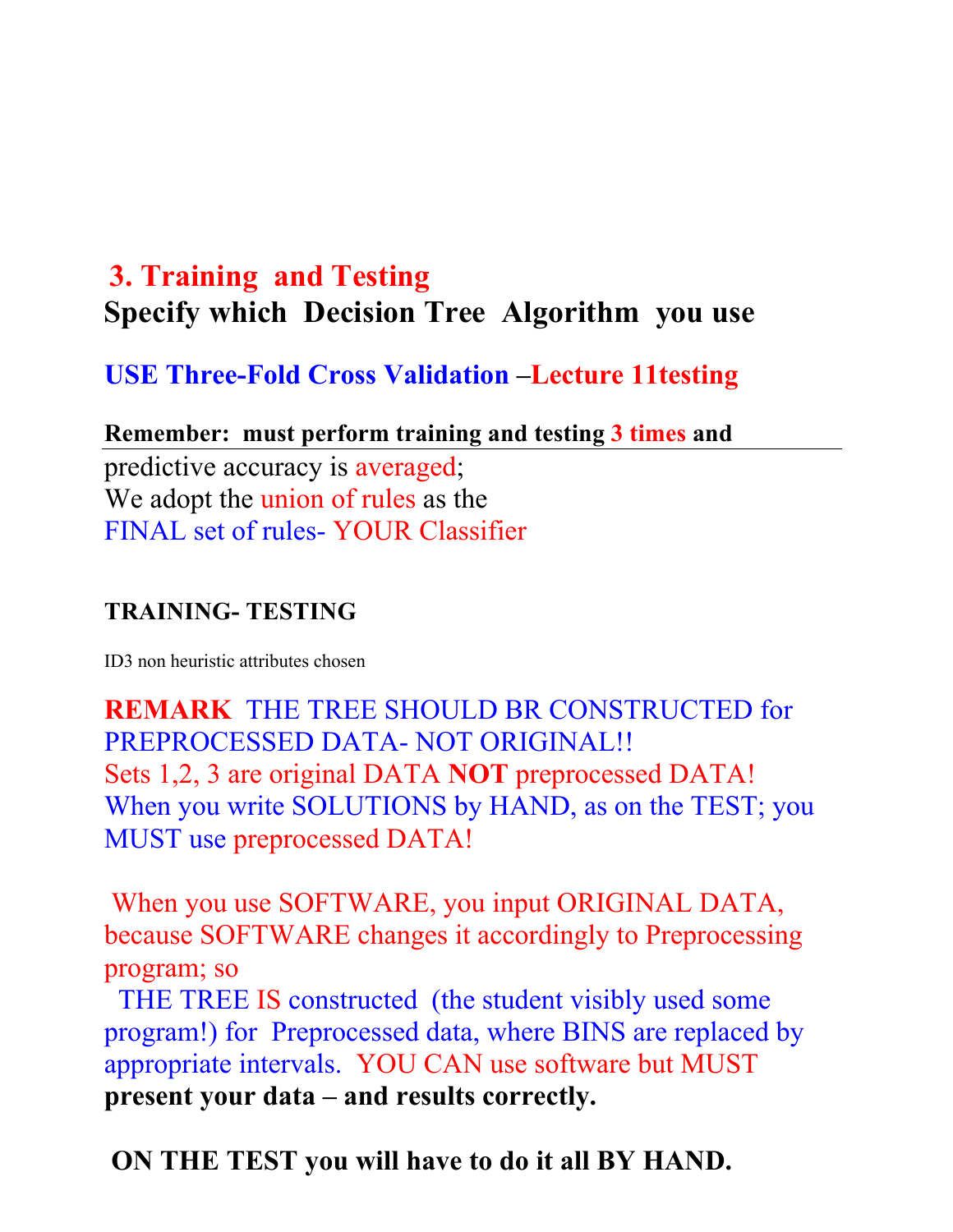| Age | Income     | <b>Student</b> | <b>Credit Rating</b> | <b>Buys</b><br>Computer |
|-----|------------|----------------|----------------------|-------------------------|
| 21  | 60,000     | yes            |                      | N <sub>0</sub>          |
| 30  | 70,000     | N <sub>0</sub> |                      | N <sub>0</sub>          |
| 38  | 38,666.667 | N <sub>0</sub> | っ                    | Yes                     |
| 45  | 45,000     | yes            | 3                    | Yes                     |
| 46  | 25,000     | N <sub>0</sub> | 2                    | Yes                     |

Set 2:

| Age | Income | <b>Student</b> | <b>Credit Rating</b> | Buys<br>Computer |
|-----|--------|----------------|----------------------|------------------|
| 47  | 30,000 | Yes            | $\mathfrak b$        | N <sub>0</sub>   |
| 39  | 28,000 | Yes            |                      | N <sub>o</sub>   |
| 29  | 48,000 | Yes            | 3                    | N <sub>o</sub>   |
| 51  | 46,000 | N <sub>o</sub> | 4                    | Yes              |
| 32  | 80,000 | Yes            | っ                    | N <sub>o</sub>   |

Set 3:

| Age | Income    | <b>Student</b> | <b>Credit Rating</b> | Buys<br>Computer |
|-----|-----------|----------------|----------------------|------------------|
| 50  | 75,000    | Yes            |                      | N <sub>0</sub>   |
| 48  | 55125     | Yes            |                      | N <sub>0</sub>   |
| 30  | 38666.667 | Yes            | O                    | Yes              |
| 45  | 50,000    | No             |                      | N <sub>0</sub>   |

## **Training 1**

| Age | Income | Student | <b>Credit Rating</b> | <b>Buys Computer</b> |
|-----|--------|---------|----------------------|----------------------|
|     |        |         |                      |                      |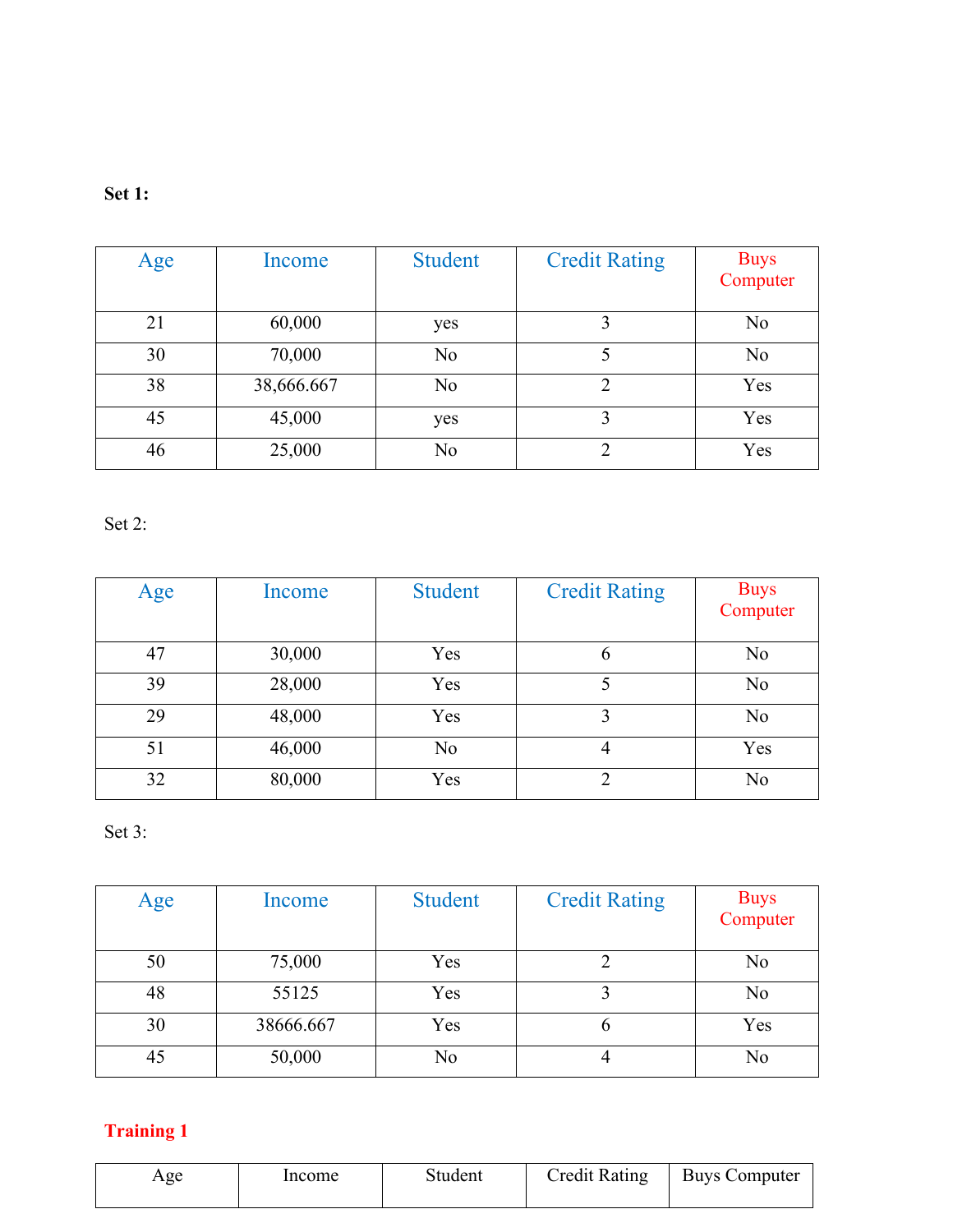| 21 | 60,000     | Yes            |   | N <sub>0</sub> |
|----|------------|----------------|---|----------------|
| 30 | 70,000     | N <sub>0</sub> |   | N <sub>0</sub> |
| 38 | 38,666.667 | N <sub>0</sub> |   | Yes            |
| 45 | 45,000     | Yes            |   | Yes            |
| 46 | 25,000     | N <sub>0</sub> |   | Yes            |
| 47 | 30,000     | Yes            | b | No             |
| 39 | 28,000     | Yes            |   | N <sub>0</sub> |
| 29 | 48,000     | Yes            |   | No             |
| 51 | 46,000     | N <sub>0</sub> | 4 | Yes            |
| 32 | 80,000     | Yes            |   | N <sub>0</sub> |

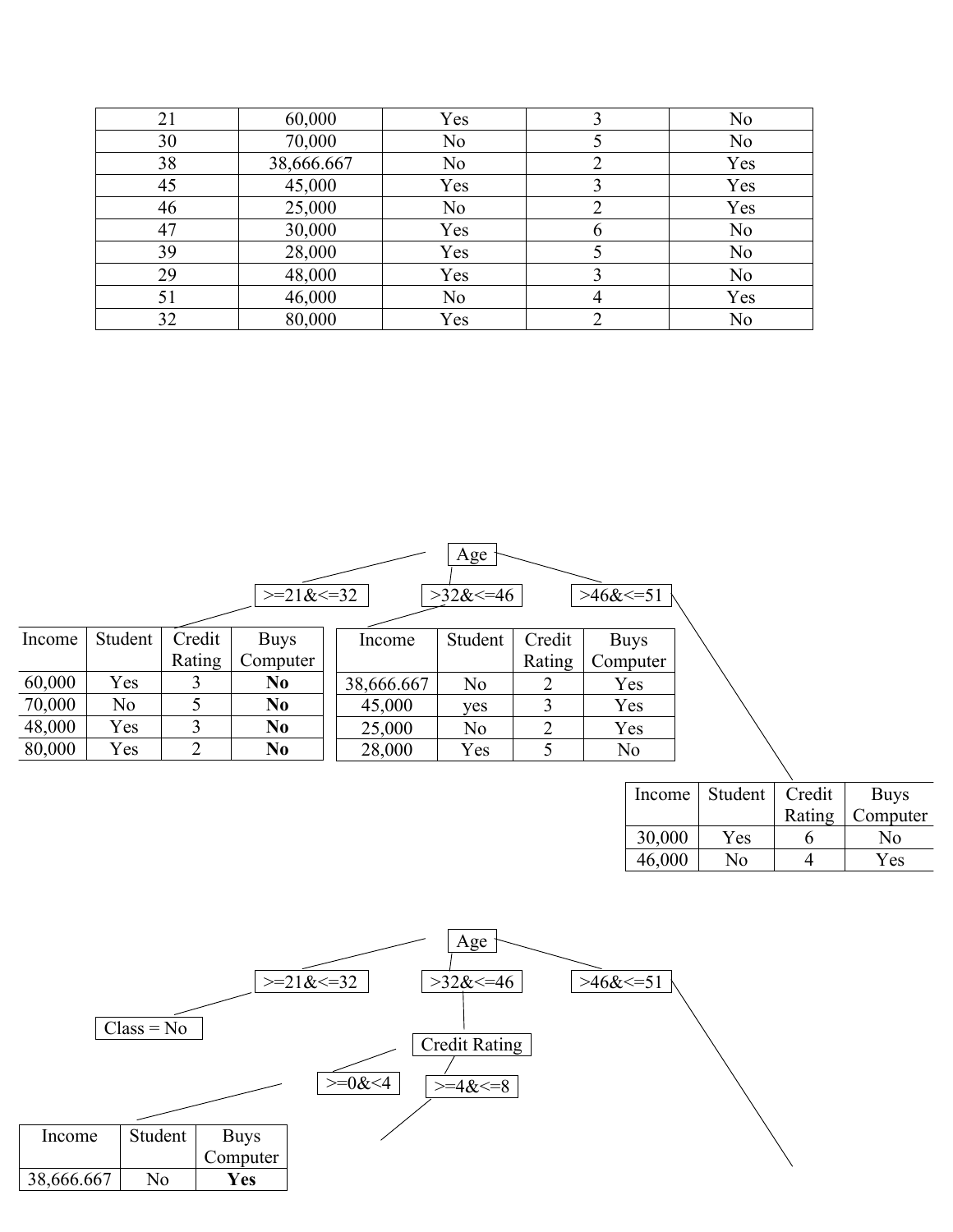



### **Rules : BINS names are replaced by bins intervals**

R1. Age(x,  $>=21\<=32$ )  $\Rightarrow$  Class = buysComputer(x, No) R2. Age(x,  $>32\<=46$ ) Λ Credit Rating(x,  $>=0\<4$ )  $\Rightarrow$  Class = buysComputer(x, Yes)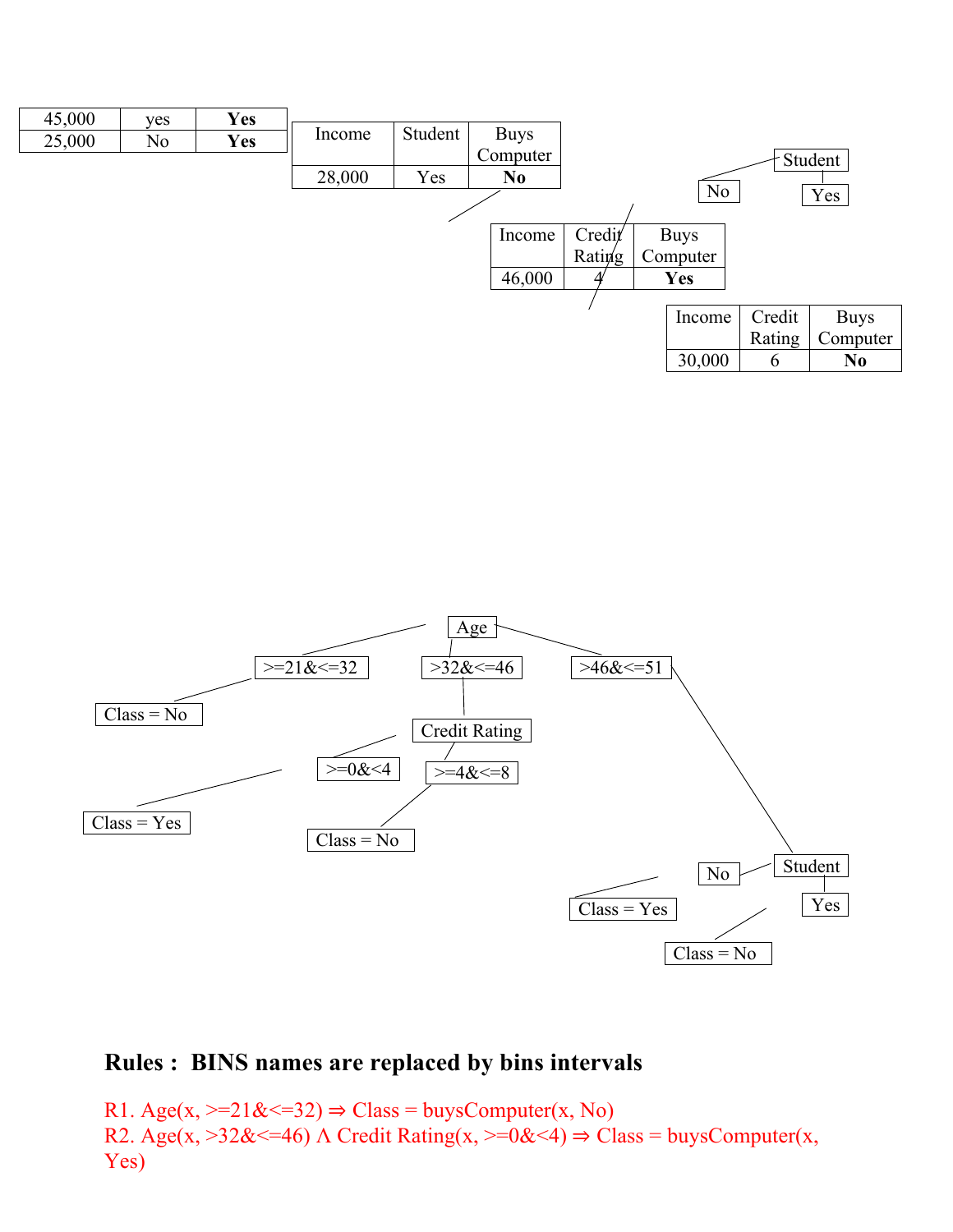R3. Age(x,  $>32\<=46$ )  $\Lambda$  Credit Rating(x,  $>=4\<=8$ )  $\Rightarrow$  Class = buysComputer(x, No) R4. Age(x, >46& <= 51)  $\Lambda$  Student(x, No)  $\Rightarrow$  Class = buysComputer(x, Yes)

R5. Age(x,  $>46\<=51$ ) A Student(x, Yes)  $\Rightarrow$  Class = buysComputer(x, No)

#### **Testing Set 3**

| Age | Income    | <b>Student</b> | <b>Credit Rating</b> | Buys<br>Computer |
|-----|-----------|----------------|----------------------|------------------|
| 50  | 75,000    | Yes            |                      | N <sub>0</sub>   |
| 48  | 55125     | Yes            |                      | N <sub>0</sub>   |
| 30  | 38666.667 | Yes            | O                    | Yes              |
| 45  | 50,000    | No             |                      | No               |

Record 1 is well classified as of Rule 5 Record 2 is well classified as of Rule 5 Record 3 is misclassified Record 4 is well classified as of Rule 3

3 records well classified out of 4

### **3/4\*100%=75%= predictive accuracy**

## **Training 2**

| Age | Income    | Student        | <b>Credit Rating</b> | <b>Buys Computer</b> |
|-----|-----------|----------------|----------------------|----------------------|
|     |           |                |                      |                      |
| 47  | 30,000    | Yes            | 6                    | N <sub>0</sub>       |
| 39  | 28,000    | Yes            |                      | N <sub>0</sub>       |
| 29  | 48,000    | Yes            | 3                    | N <sub>0</sub>       |
| 51  | 46,000    | N <sub>o</sub> |                      | Yes                  |
| 32  | 80,000    | Yes            | 2                    | N <sub>0</sub>       |
| 50  | 75,000    | Yes            | ∍                    | N <sub>0</sub>       |
| 48  | 55125     | Yes            | 3                    | N <sub>0</sub>       |
| 30  | 38666.667 | Yes            | 6                    | Yes                  |
| 45  | 50,000    | No             |                      | N <sub>0</sub>       |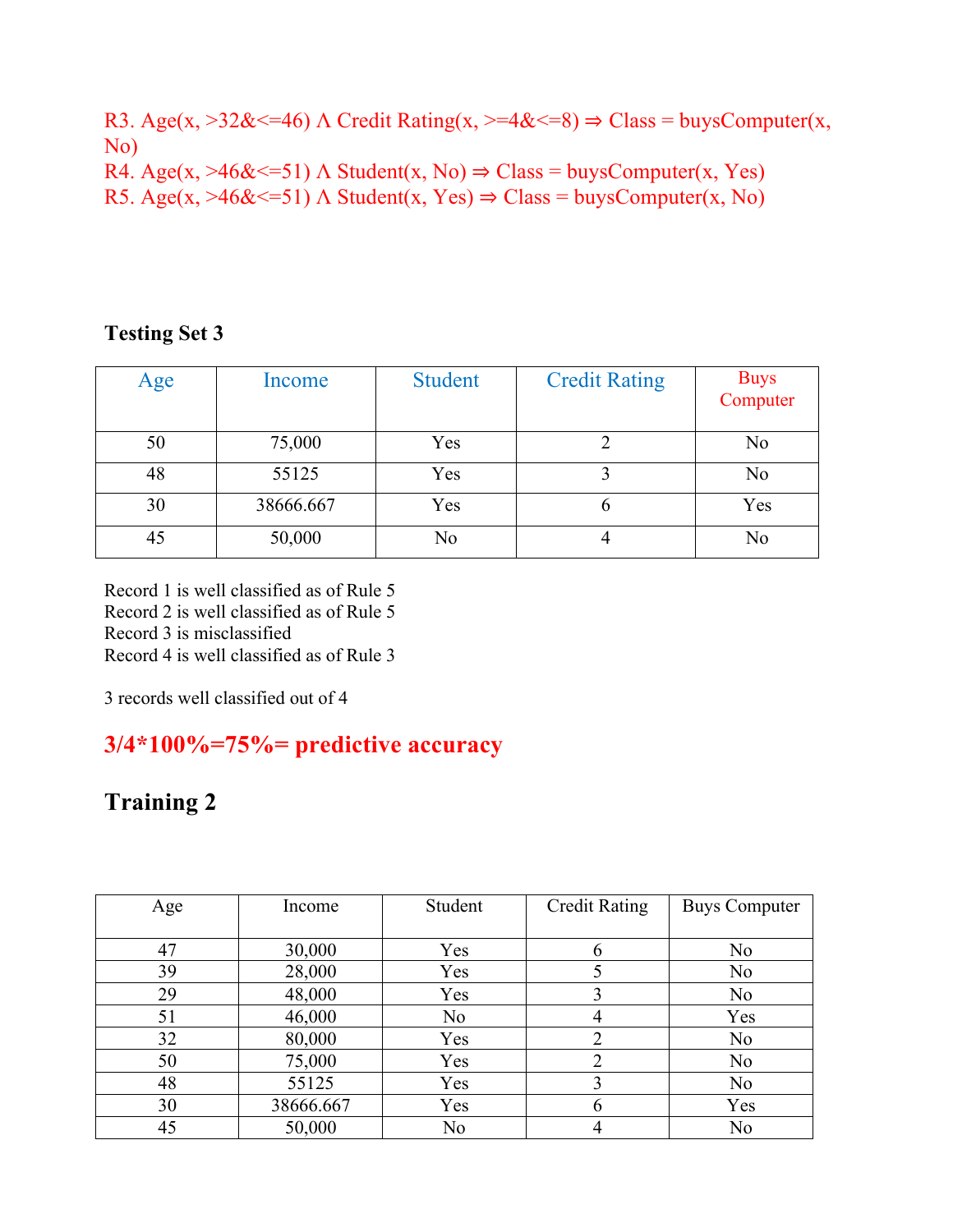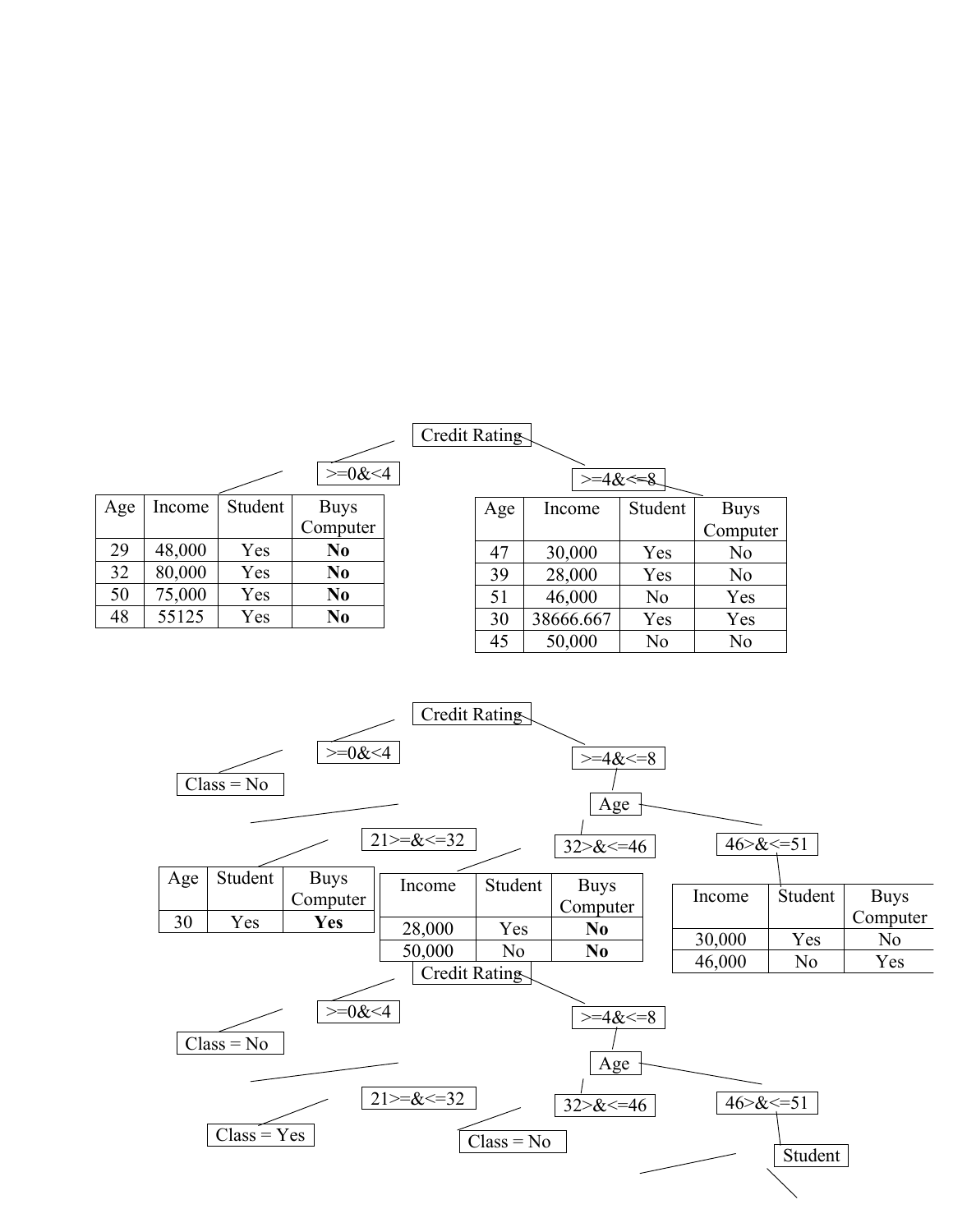

### **Rules**

R1. Credit Rating(x,  $>=0$ &<4)  $\Rightarrow$  buysComputer(x, No) R2. Credit Rating(x,  $>=4<=8$ )  $\Lambda$  Age(x,  $>=21<=32$ )  $\Rightarrow$ buysComputer(x, Yes) R3. Credit Rating(x,  $>=4<=8$ )  $\Lambda$  Age(x,  $>32<=46$ )  $\Rightarrow$ buysComputer(x, No) R4. Credit Rating(x,  $>=4<=8$ ) Λ Age(x,  $>46<=51$ ) Λ Student(x, No)  $\Rightarrow$  buysComputer(x, Yes) R5. Credit Rating(x,  $>=4<=8$ ) Λ Age(x,  $>46<=51$ ) Λ Student(x, Yes)  $\Rightarrow$  buysComputer(x, No)

Testing Set 1

| Age | Income     | <b>Student</b> | <b>Credit Rating</b> | Buys<br>Computer |
|-----|------------|----------------|----------------------|------------------|
| 21  | 60,000     | Yes            |                      | N <sub>0</sub>   |
| 30  | 70,000     | No             |                      | No               |
| 38  | 38,666.667 | No             |                      | Yes              |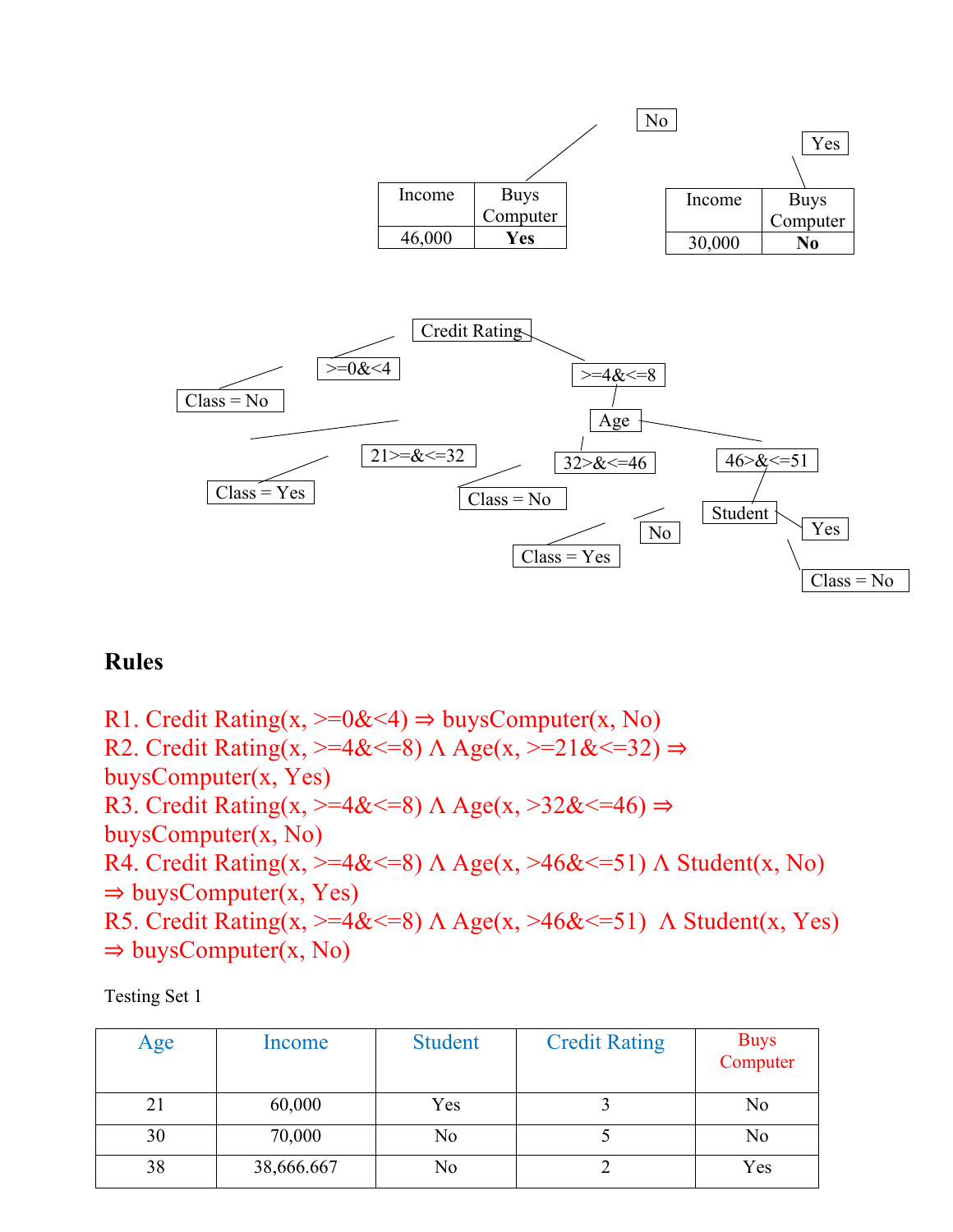| . .<br>45 | 45,000 | Yes |          | Yes |
|-----------|--------|-----|----------|-----|
| 46        | 25,000 | N0  | <u>—</u> | Yes |

Record 1 is well classified as of Rule 1 Record 2 is misclassified Record 3 is misclassified Record 4 is misclassified Record 5 is misclassified 1 records well classified out of 5

#### **1/5\*100%=20%=predictive accuracy**

Training 3

| Age | Income     | Student        | <b>Credit Rating</b> | <b>Buys Computer</b> |
|-----|------------|----------------|----------------------|----------------------|
|     |            |                |                      |                      |
| 21  | 60,000     | Yes            | 3                    | N <sub>o</sub>       |
| 30  | 70,000     | N <sub>0</sub> |                      | N <sub>o</sub>       |
| 38  | 38,666.667 | No             | າ                    | Yes                  |
| 45  | 45,000     | Yes            | 3                    | Yes                  |
| 46  | 25,000     | N <sub>0</sub> | ∍                    | Yes                  |
| 50  | 75,000     | Yes            | ∍                    | N <sub>o</sub>       |
| 48  | 55125      | Yes            | 3                    | N <sub>o</sub>       |
| 30  | 38666.667  | Yes            | 6                    | Yes                  |
| 45  | 50,000     | No             |                      | No                   |



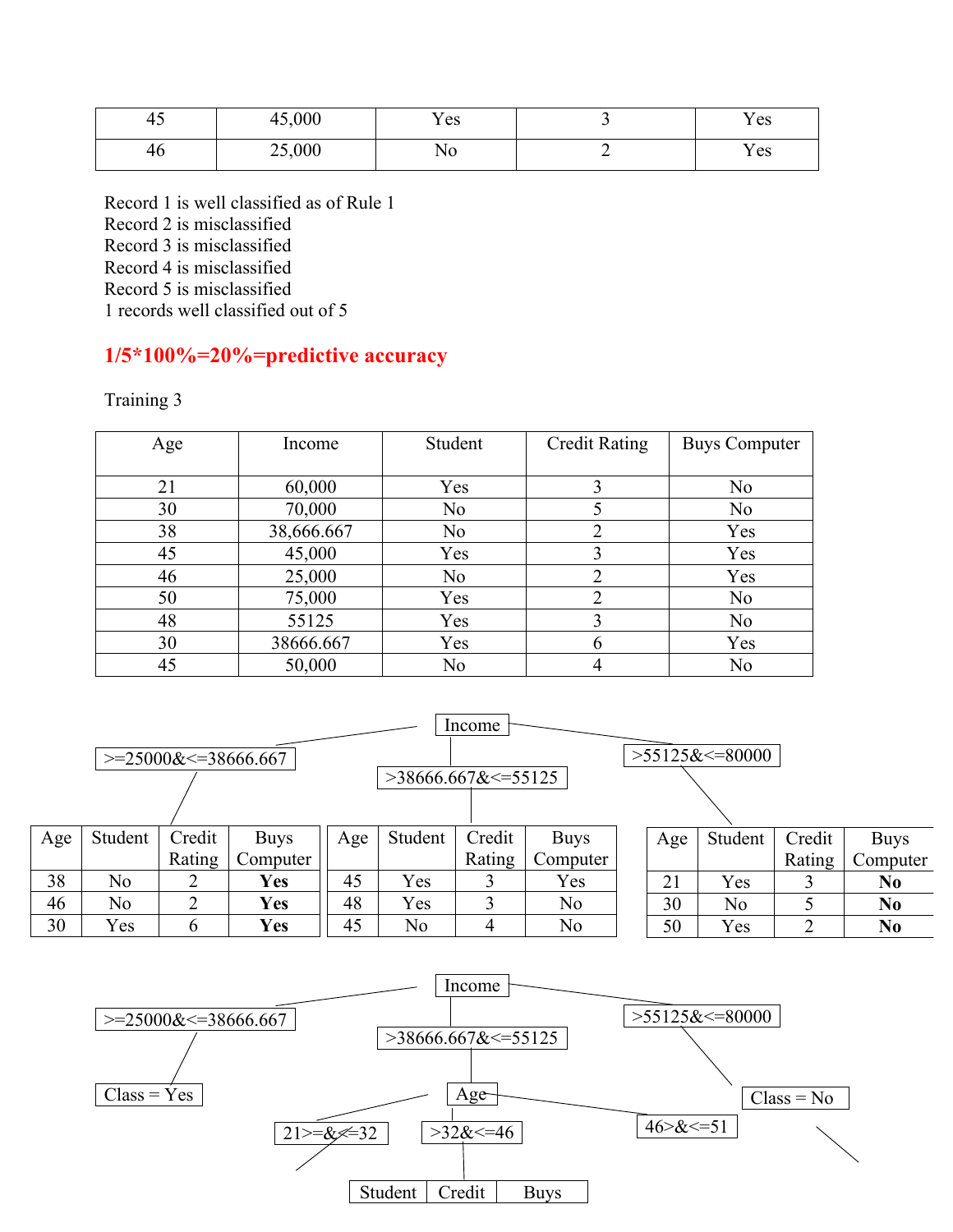| Majority |      | Rating | Computer | Student | Credit | <b>Buys</b>    |
|----------|------|--------|----------|---------|--------|----------------|
| Voting   | Y es |        | 'es      |         | Rating | Computer       |
| Class=No | ΝO   |        | No       | Yes     |        | N <sub>0</sub> |

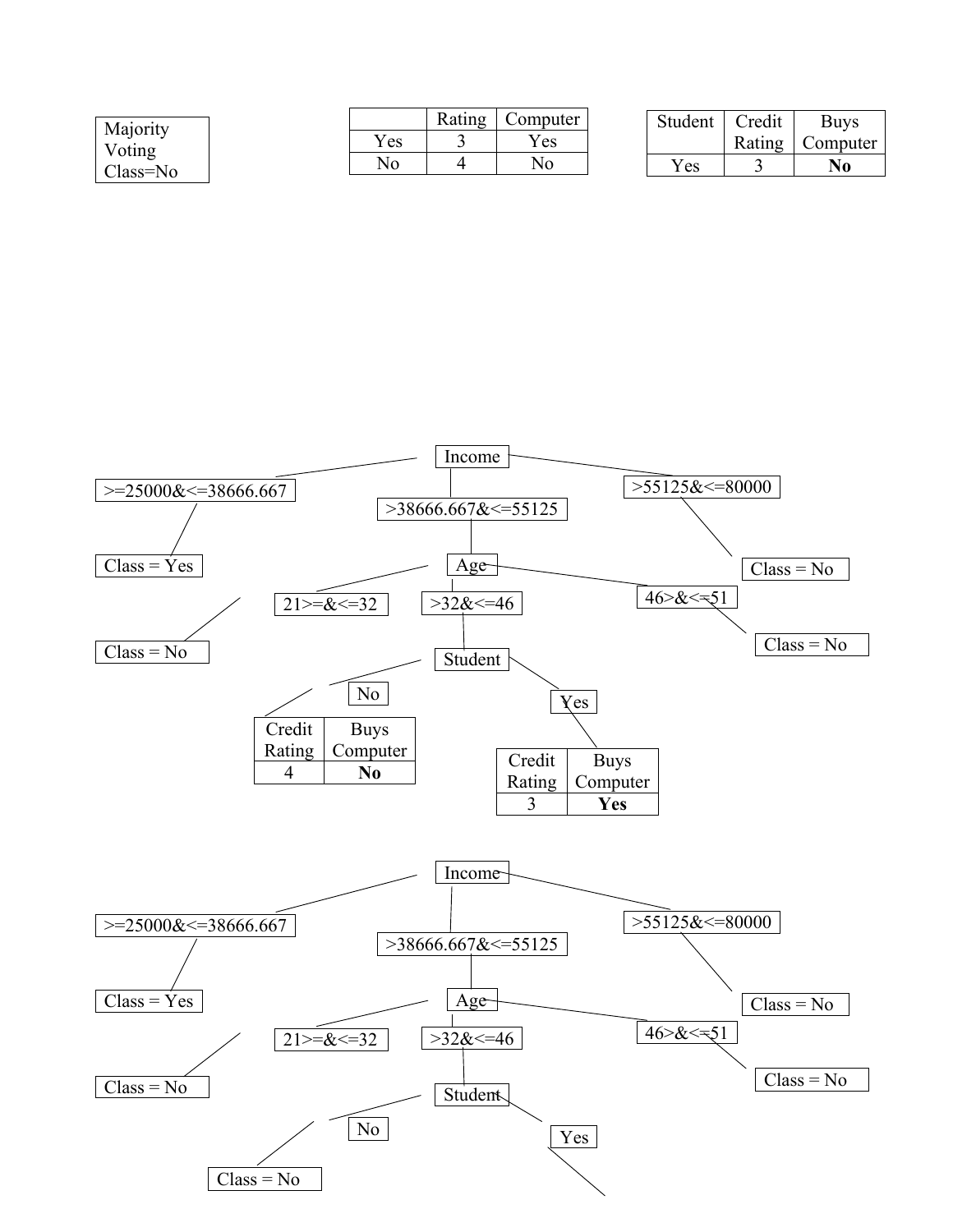$Class = Yes$ 

R1. Income(x,  $>=25000&\leq 38666.667$ )  $\Rightarrow$  buysComputer(x, Yes) R2. Income(x,  $>38666.667<=55125$ )  $\Lambda$  Age(x,  $>=21<=32$ )  $\Rightarrow$  buysComputer(x, No) R3. Income(x, >38666.667&  $\leq$ =55125) Λ Age(x, >32&  $\leq$ =46) Λ Student(x, No)  $\Rightarrow$ buysComputer(x, No) R4. Income(x, >38666.667&  $\leq$ =55125)  $\Lambda$  Age(x, >32&  $\leq$ =46)  $\Lambda$  Student(x, Yes)  $\Rightarrow$ buysComputer(x, Yes) R5. Income(x,  $>38666.667<=55125$ ) Λ Age(x,  $>46<=51$ )  $\Rightarrow$  buysComputer(x, No)

R6. Income(x,  $>55125\<=80000$ )  $\Rightarrow$  buysComputer(x, No)

#### **Training Set 2**

| Age | Income | <b>Student</b> | <b>Credit Rating</b> | Buys<br>Computer |
|-----|--------|----------------|----------------------|------------------|
| 47  | 30,000 | Yes            | $\mathfrak b$        | N <sub>0</sub>   |
| 39  | 28,000 | Yes            |                      | N <sub>o</sub>   |
| 29  | 48,000 | Yes            | 3                    | N <sub>0</sub>   |
| 51  | 46,000 | N <sub>o</sub> | 4                    | Yes              |
| 32  | 80,000 | Yes            | ∍                    | N <sub>o</sub>   |

Record 1 is misclassified Record 2 is misclassified Record 3 is misclassified Record 4 is misclassified Record 5 is misclassified

0 records well classified out of 5

**0/5\*100%=0%=predictive accuracy**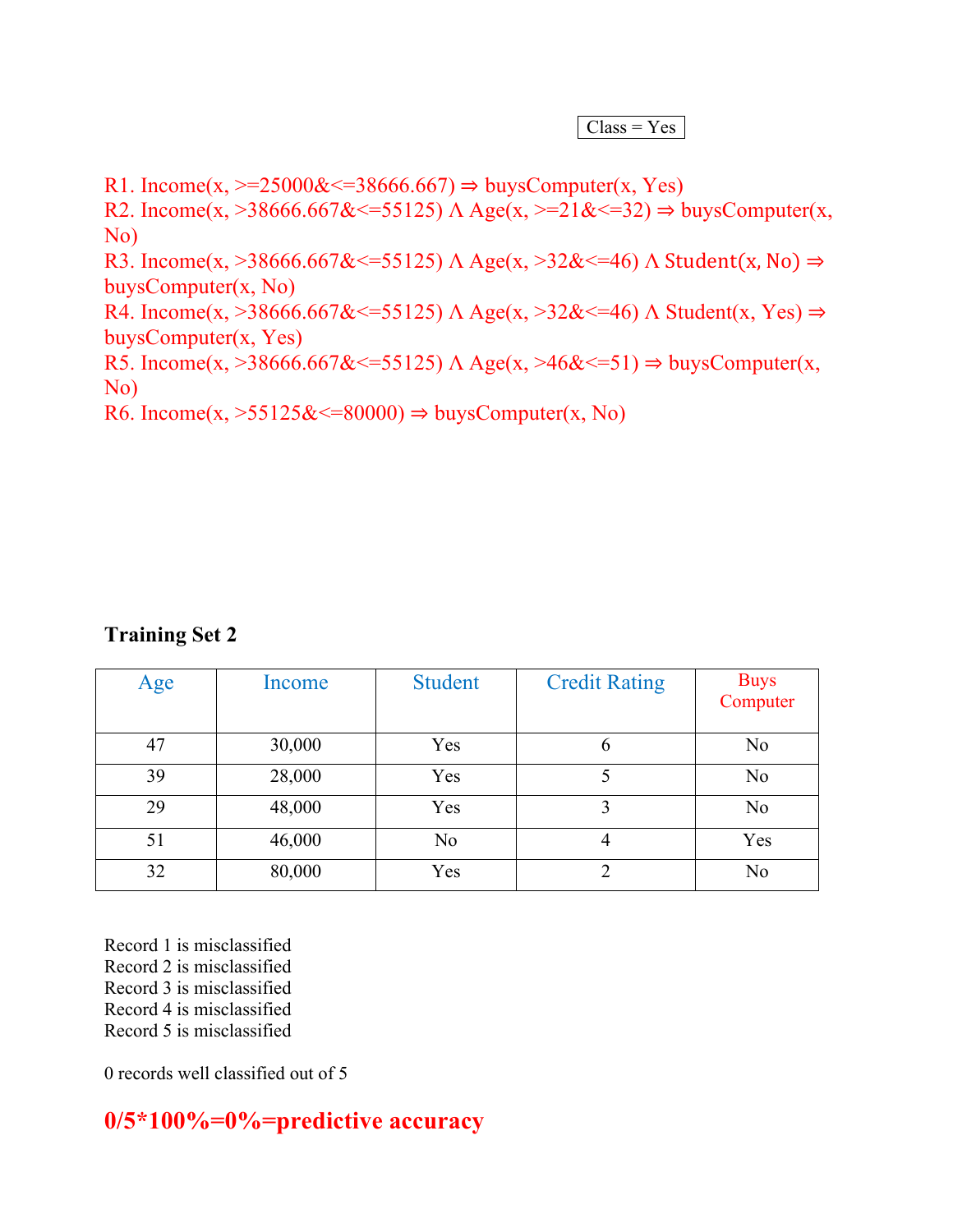#### **4. MY CLASSIFIER**

#### **Union of Rules – must check for repetitions!**

R1. Age(x,  $\geq 21\<=32$ )  $\Rightarrow$  Class = buysComputer(x, No)

R2. Age(x,  $>32\<=46$ )  $\Lambda$  Credit Rating(x,  $>=0\<4$ )  $\Rightarrow$  Class = buysComputer(x, Yes)

R3. Age(x,  $>32\<=46$ )  $\Lambda$  Credit Rating(x,  $>=4\<=8$ )  $\Rightarrow$  Class = buysComputer(x, No)

R4. Age(x,  $>46\<=51$ )  $\Lambda$  Student(x, No)  $\Rightarrow$  Class = buysComputer(x, Yes)

R5. Age(x,  $>46\<=51$ )  $\Lambda$  Student(x, Yes)  $\Rightarrow$  Class = buysComputer(x, No)

R6. Credit Rating(x,  $\geq 0 < 4$ )  $\Rightarrow$  buysComputer(x, No)

R7. Credit Rating(x,  $>=4<=8$ )  $\Lambda$  Age(x,  $>=21<=32$ )  $\Rightarrow$  buysComputer(x, Yes)

R8. Credit Rating(x,  $>=4<=8$ )  $\Lambda$  Age(x,  $>46<=51$ )  $\Lambda$  Student(x, No)  $\Rightarrow$ buysComputer(x, Yes)

R9. Credit Rating(x,  $>=4<=8$ )  $\Lambda$  Age(x,  $>=4<=51$ )  $\Lambda$  Student(x, Yes)  $\Rightarrow$ buysComputer(x, No)

R10. Income(x,  $\ge$  =25000& <=38666.667)  $\Rightarrow$  buysComputer(x, Yes)

R11. Income(x, >38666.667&  $\leq$ =55125)  $\Lambda$  Age(x, >=21&  $\leq$ =32)  $\Rightarrow$ buysComputer(x, No)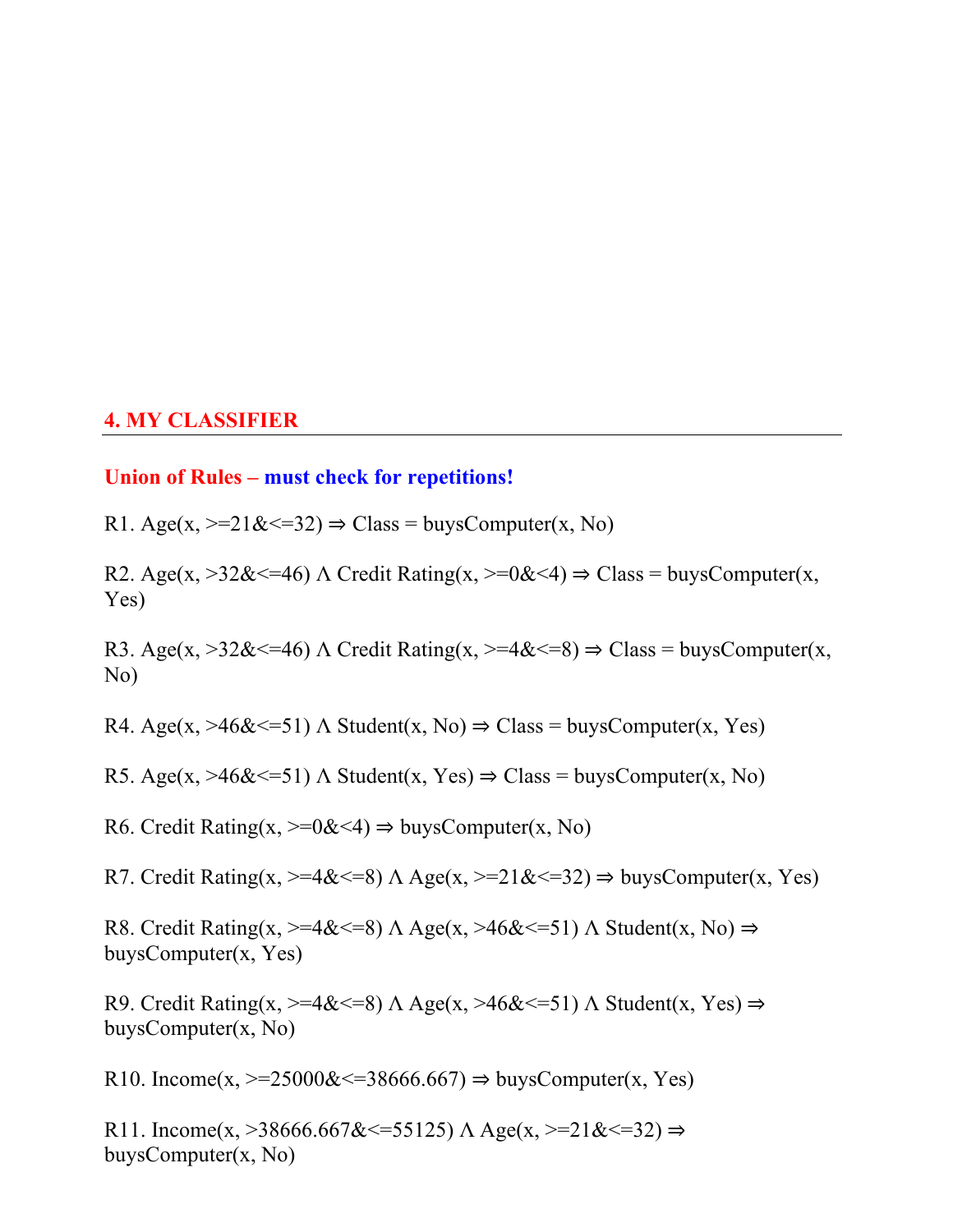R12. Income(x, >38666.667&  $\leq$ =55125) Λ Age(x, >32&  $\leq$ =46) Λ Student(x, No)  $\Rightarrow$ buysComputer(x, No)

R13. Income(x, >38666.667&  $\leq$ =55125) Λ Age(x, >32&  $\leq$ =46) Λ Student(x, Yes)  $\Rightarrow$ buysComputer(x, Yes)

R14. Income(x,  $>$ 38666.667&  $\le$  =55125)  $\Lambda$  Age(x,  $>$ 46&  $\le$  =51)  $\Rightarrow$  buysComputer(x, No)

R15. Income(x,  $>55125\<=80000$ )  $\Rightarrow$  buysComputer(x, No)

**Predictive Accuracy = Training set one predictive accuracy+ Training set two predictive accuracy+ Training set three predictive accuracy)/3**

**(75%+20%+0%)/3=95%/3=31.667% accuracy**

**REMARK: Predictive accuracy is very LOW In Practice one would NOT accept this set of RULES as a CLASSIFIER!!**

**You must START the process over with different preprocessing!!**

# **Problem 3: Learning Neural Networks**

Given two records (Training Sample)

| a <sub>1</sub> | a <sub>2</sub> | $a_3$ | Class |
|----------------|----------------|-------|-------|
|                |                |       |       |
|                |                |       |       |

Use the Network below to evaluate a passage of TWO EPOCHS.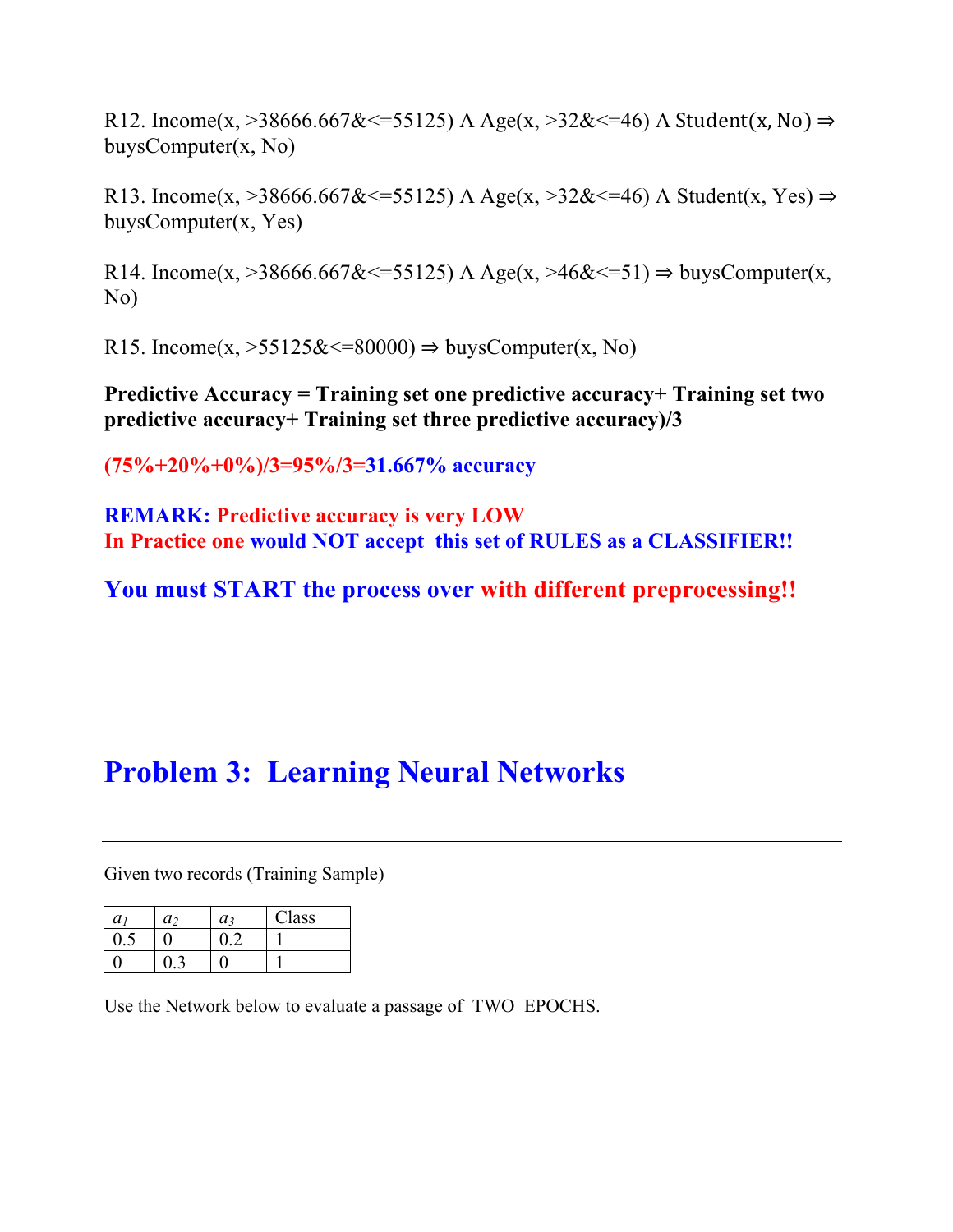

#### **Learning Rate: L= 0.7**

#### REMEMBER: YOU HAVE TO SET YOUR INITIAL WEIGHTS AND BIASES RANDOMLY; DON'T USE THE SET-UP FROM THE EXAMPLE.

#### FIRST EPOCH:

#### FirstrowofDATA:

| a1                        |  |  |  |  |  | a2   a3   w14   w15   w24   w25   w34   w35   w46   w56   $\theta$ 4   $\theta$ 5   $\theta$ 6                                                  |  |
|---------------------------|--|--|--|--|--|-------------------------------------------------------------------------------------------------------------------------------------------------|--|
| $\vert 0.5 \vert 0 \vert$ |  |  |  |  |  | $\vert$ 0.2 $\vert$ 0.1 $\vert$ 0.2 $\vert$ 0.3 $\vert$ 0.4 $\vert$ 0.1 $\vert$ 0.1 $\vert$ 0.5 $\vert$ 0.2 $\vert$ 0.3 $\vert$ 0.2 $\vert$ 0.1 |  |

| Unit $_{\mathsf{i}}$ | Net Input $I_i$                       | Output $O_i$               |
|----------------------|---------------------------------------|----------------------------|
|                      | $(0.5)(0.1)+(0)+(0.2)(0.1)+0.3=0.37$  | $1/(1+e^{-0.37}) = 0.591$  |
| 5                    | $(0.5)(0.2)+(0)+(0.2)(0.1)+0.2=0.32$  | $1/(1+e^{-0.32}) = 0.579$  |
| 6                    | $(0.5)(0.591)+(0.2)(0.579)+0.1= .511$ | $1/(1+e^{-0.511}) = 0.625$ |

#### Error measurement:

| Unit, | $Error_i$                                                      |
|-------|----------------------------------------------------------------|
| 6     | $0.625(1-0.625)(1-0.625)=0.0878$<br>We assume $T_{\text{s}}=1$ |
| 5     | $0.579(1-0.579)(0.0878)(0.2)=0.0043$                           |
|       | $0.591(1-0.591)(0.0878)(0.5)=0.0153$                           |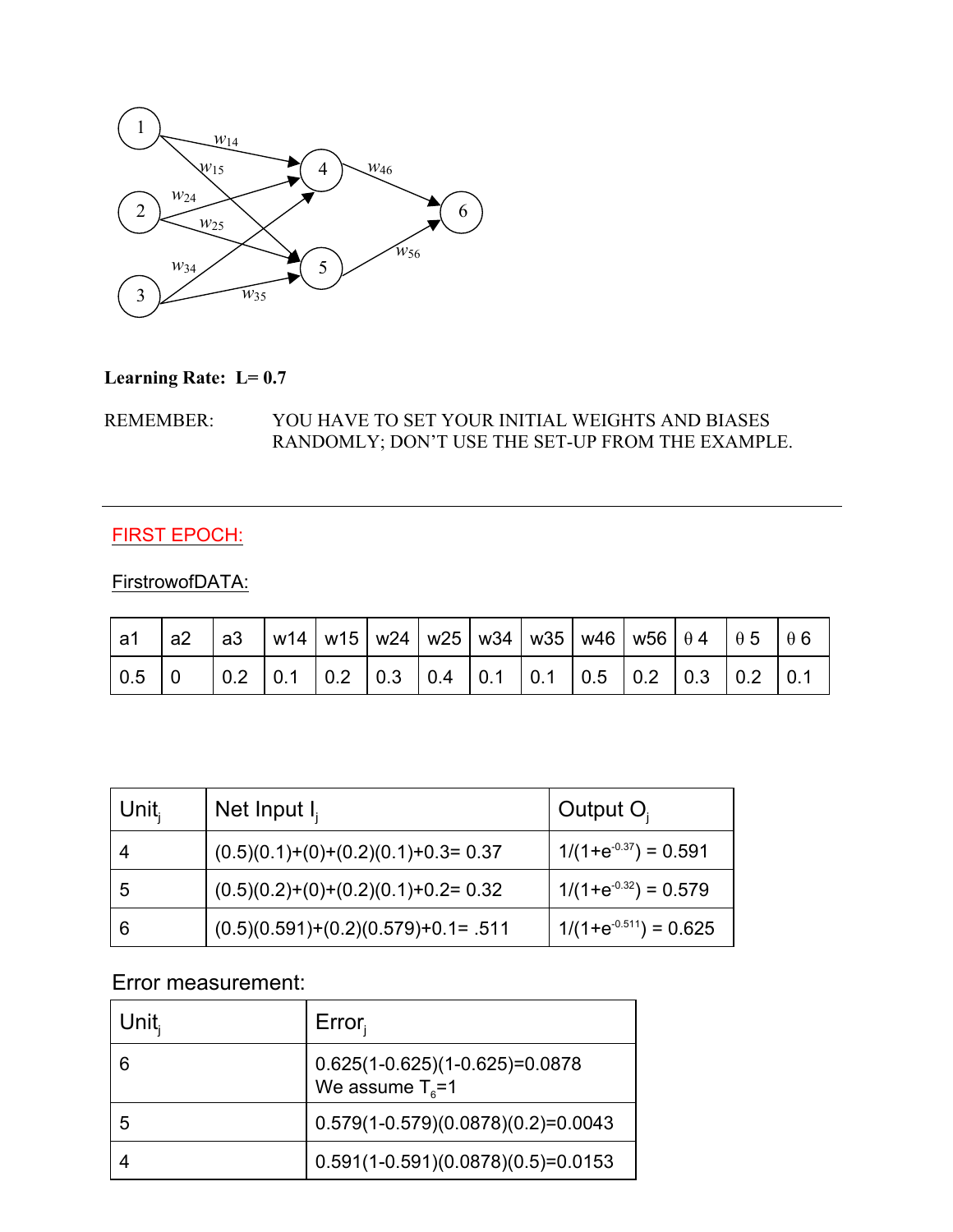New adjusted values:

| Weight          | <b>New Values</b>                |
|-----------------|----------------------------------|
| w46             | $0.5 + .7(0.0878)(.591) = 0.536$ |
| w <sub>56</sub> | $0.2 + .7(0.0878)(.579) = 0.236$ |
| w34             | $0.1+ .7(0.0153)(.2) = 0.102$    |
| w35             | $0.1+ .7(0.0153)(.2) = 0.102$    |
| w24             | $0.3+ .7(0.0153)(0) = 0.3$       |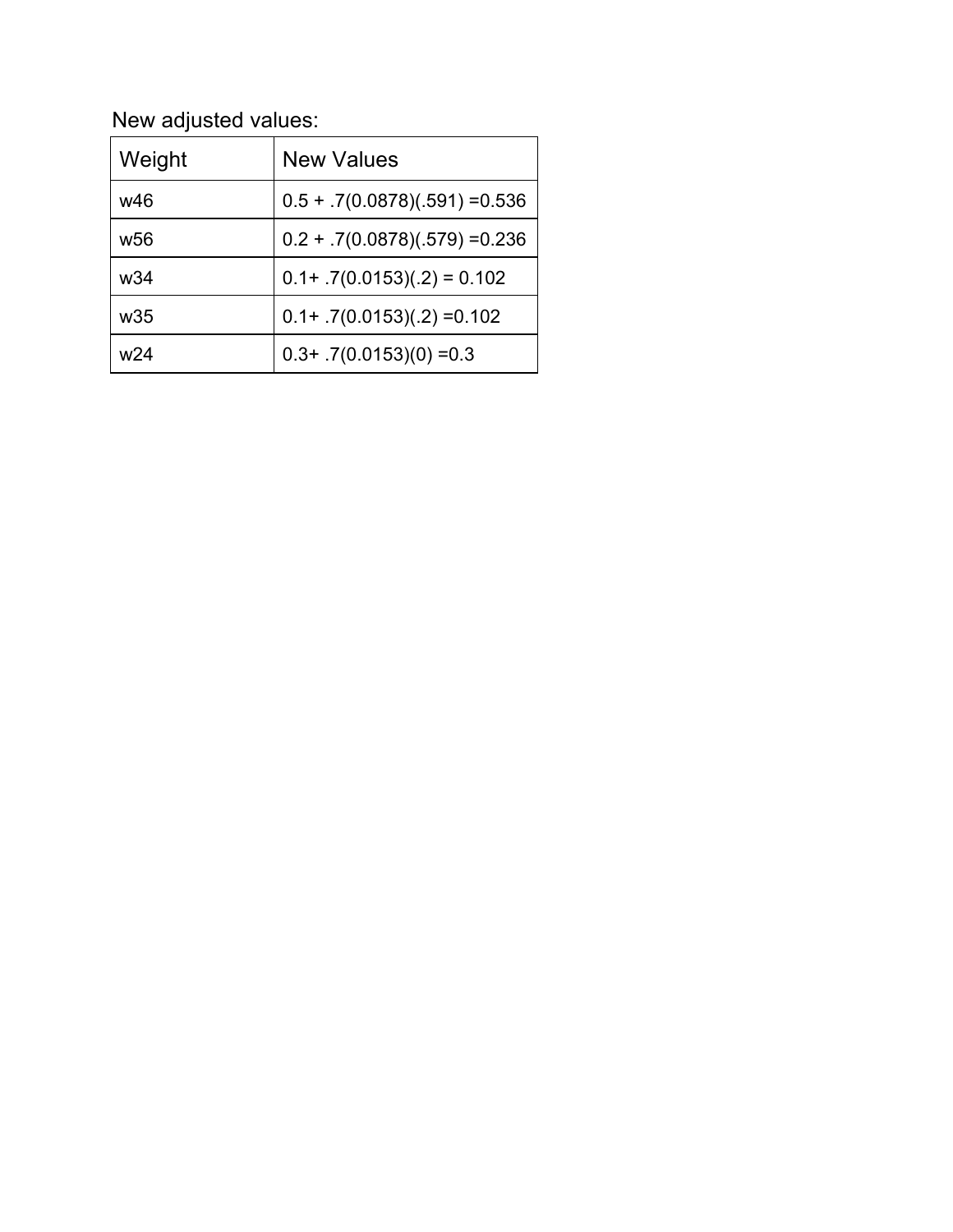| w <sub>25</sub> | $0.4 + .7(0.0043)(0) = 0.4$    |
|-----------------|--------------------------------|
| w14             | $0.1+ .7(0.0153)(0.5) = 0.105$ |
| w15             | $0.2+$ .7(0.0043)(0.5) = 0.202 |
| $\theta$ 4      | $0.3 + .7(0.0153) = 0.311$     |
| $\theta$ 5      | $0.2+ .7(0.0043)=0.203$        |
|                 | $0.1 + .7(0.0878) = 0.161$     |

### SecondRowofDATA:

| a1 | a2 | a3 | w14   | w15   |     | w24   w25 | w34 | w35 | w46 | w <sub>56</sub>                                               | $\theta$ 4 | $\theta$ 5 |  |
|----|----|----|-------|-------|-----|-----------|-----|-----|-----|---------------------------------------------------------------|------------|------------|--|
|    |    |    | 0.105 | 0.202 | 0.3 | 0.4       |     |     |     | $\vert$ 0.102   0.102   0.536   0.236   0.311   0.203   0.161 |            |            |  |

| ∣ Unit <sub>i</sub> | Net Input $I_i$                                                | Output $O_i$               |
|---------------------|----------------------------------------------------------------|----------------------------|
|                     | $(0)+(0.3)(0.3)+(0)+0.308=0.398$                               | $1/(1+e^{-0.398}) = 0.598$ |
| 5                   | $(0)+(0.3)(0.4)+(0)+0.203=0.323$                               | $1/(1+e^{-0.323}) = 0.58$  |
| 6                   | $(.536)(.598)+(.236)(.58)+0.164=0.62$   $1/(1+e^{-0.62})=0.65$ |                            |

Error measurement:

| Unit $_{\rm i}$ | Error <sub>i</sub>                                          |
|-----------------|-------------------------------------------------------------|
| 6               | $0.65(1-0.65)(1-0.65)=0.0796$<br>We assume $T_{\text{R}}=1$ |
| 5               | $0.58(1-0.58)(0.0796)(0.236)=0.0046$                        |
|                 | $0.598(1 - 0.598)(0.0796)(0.536) = 0.0103$                  |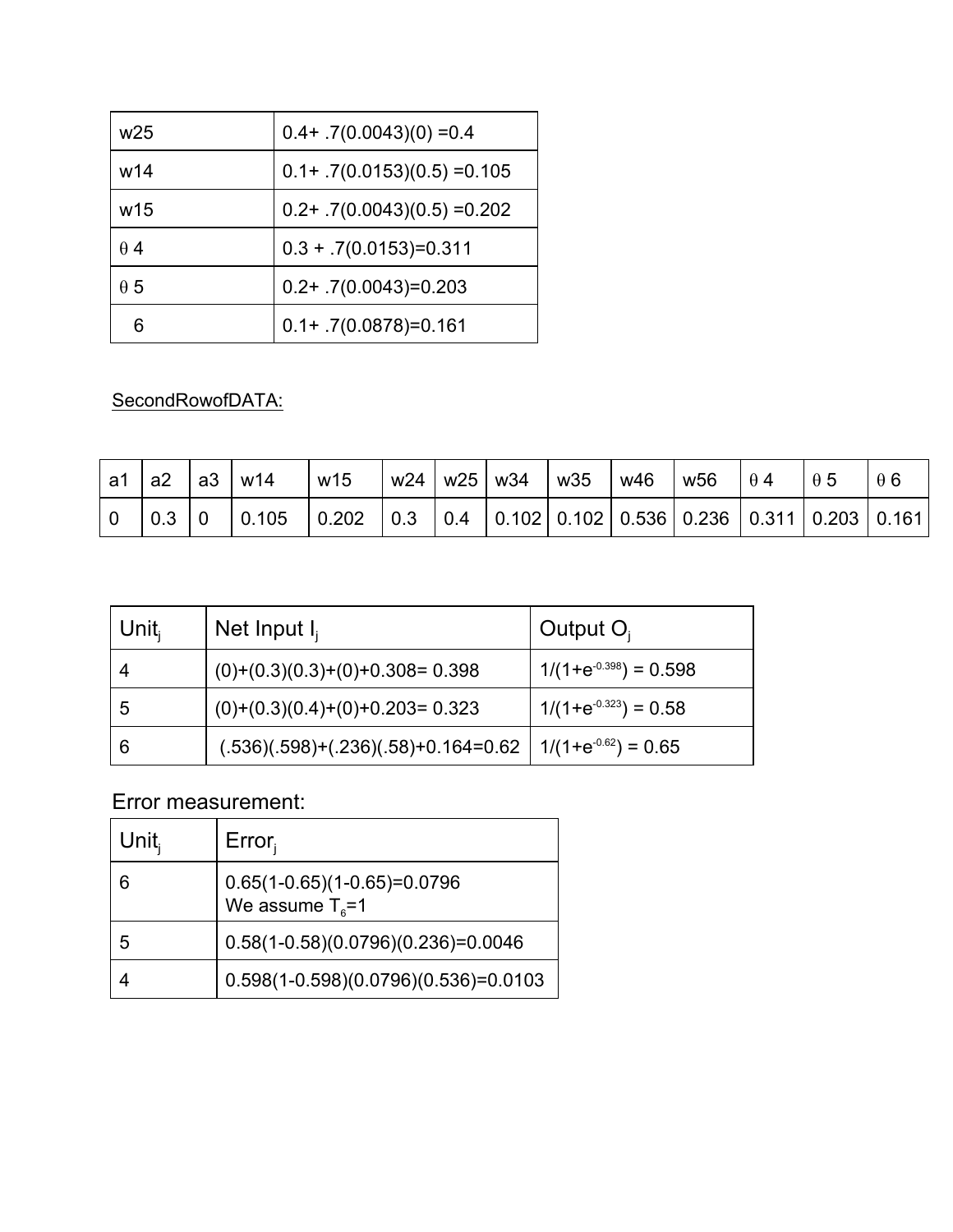# New adjusted values:

| Weight          | <b>New Values</b>                  |
|-----------------|------------------------------------|
| w46             | $0.536 + .7(0.0796)(.598) = 0.569$ |
| w <sub>56</sub> | $0.236 + .7(0.0796)(.58) = 0.268$  |
| w34             | $0.102 + .7(0.0103)(0) = 0.102$    |
| w <sub>35</sub> | $0.102 + .7(0.0046)(0) = 0.102$    |
| w24             | $0.3 + .7(0.0103)(0.3) = 0.302$    |
| w <sub>25</sub> | $0.4 + .7(0.0046)(0.3) = 0.401$    |
| w14             | $0.105 + .7(0.0103)(0) = 0.105$    |
| w15             | $0.202 + .7(0.0046)(0) = 0.202$    |
| 4               | $0.311 + .7(0.0103) = 0.318$       |
| 5               | $0.203 + .7(0.0046) = 0.206$       |
| 6               | $0.161 + 7(0.0796) = 0.217$        |

### SECOND EPOCH:

FirstrowofDATA:

| a1              |  | a2   a3   w14   w15   w24   w25   w34   w35 |  |  | w46 | $W56 \quad \theta 4$ |                                                                                                                                                                     | $\theta$ 5 | A6 |
|-----------------|--|---------------------------------------------|--|--|-----|----------------------|---------------------------------------------------------------------------------------------------------------------------------------------------------------------|------------|----|
| $0.5 \,   \, 0$ |  |                                             |  |  |     |                      | $\vert$ 0. $\vert$ 0.105 $\vert$ 0.202 $\vert$ 0.302 $\vert$ 0.40 $\vert$ 0.102 $\vert$ 0.102 $\vert$ 0.569 $\vert$ 0.268 $\vert$ 0.318 $\vert$ 0.206 $\vert$ 0.217 |            |    |

| Unit $_{i}$ | Net Input $I_i$                             | $\vdash$ Output O <sub>i</sub> |
|-------------|---------------------------------------------|--------------------------------|
|             | $(0.5)(0.105)+(0)+(0.2)(0.102)+0.318=0.391$ | $1/(1+e^{-0.391}) = 0.597$     |
|             | $(0.5)(0.202)+(0)+(0.2)(0.102)+0.206=0.327$ | $1/(1+e^{-0.327}) = 0.581$     |
| 6           | $(0.5)(0.597)+(0.2)(0.581)+0.217=0.632$     | $1/(1+e^{-0.632}) = 0.653$     |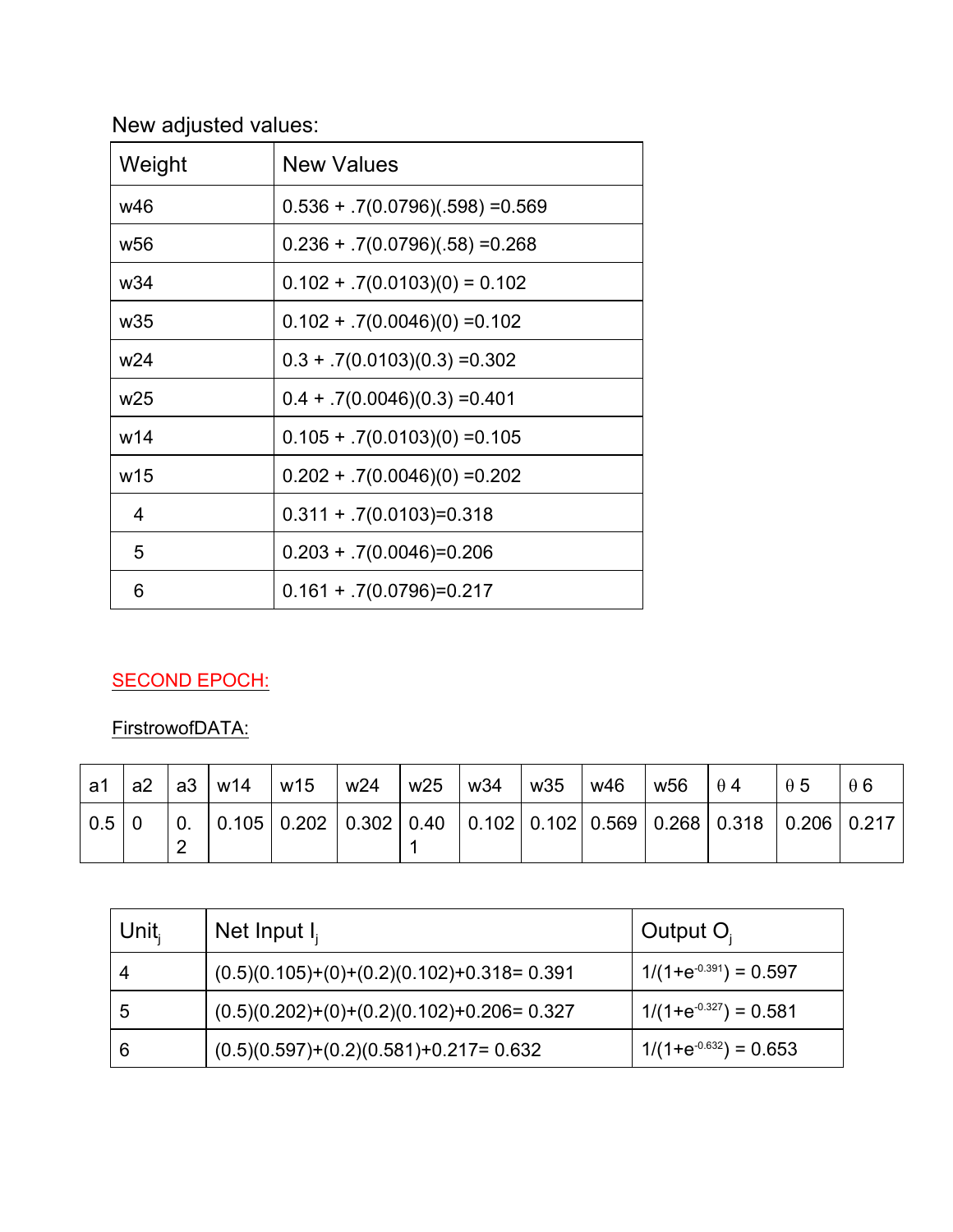### Error measurement:

| Unit | $Error_i$                                                     |
|------|---------------------------------------------------------------|
| 6    | $0.653(1-0.653)(1-0.653)=0.079$<br>We assume $T_{\text{s}}=1$ |
| 5    | $0.581(1-0.581)(0.079)(0.268)=0.0052$                         |
|      | $0.597(1-0.597)(0.079)(0.569)=0.0108$                         |

# New adjusted values:

| Weight          | <b>New Values</b>                 |
|-----------------|-----------------------------------|
| w46             | $0.569 + .7(0.079)(.597) = 0.602$ |
| w <sub>56</sub> | $0.268 + 7(0.079)(.581) = 0.3$    |
| w34             | $0.102 + .7(0.0108)(.2) = 0.104$  |
| w <sub>35</sub> | $0.102 + .7(0.0052)(.2) = 0.103$  |
| w <sub>24</sub> | $0.302 + .7(0.0108)(0) = 0.302$   |
| w25             | $0.401 + .7(0.0052)(0) = 0.401$   |
| w14             | $0.105 + .7(0.0108)(0.5) = 0.109$ |
| w15             | $0.202 + .7(0.0052)(0.5) = 0.204$ |
| $\theta$ 4      | $0.318 + .7(0.0108) = 0.326$      |
| $\theta$ 5      | $0.206 + .7(0.0052)=0.210$        |
| $\theta$ 6      | $0.217 + 7(0.079) = 0.272$        |

### SecondRowofDATA:

| a1 | a2 | ∣ a3 | w14                                                                                                           | w15 | w <sub>24</sub> | w25 | w34 | w35 | w46 | w <sub>56</sub> |                   |  |
|----|----|------|---------------------------------------------------------------------------------------------------------------|-----|-----------------|-----|-----|-----|-----|-----------------|-------------------|--|
|    |    |      | $\vert$ 0.019 $\vert$ 0.204 $\vert$ 0.302 $\vert$ 0.401 $\vert$ 0.104 $\vert$ 0.103 $\vert$ 0.602 $\vert$ 0.3 |     |                 |     |     |     |     |                 | 0.326 0.210 0.262 |  |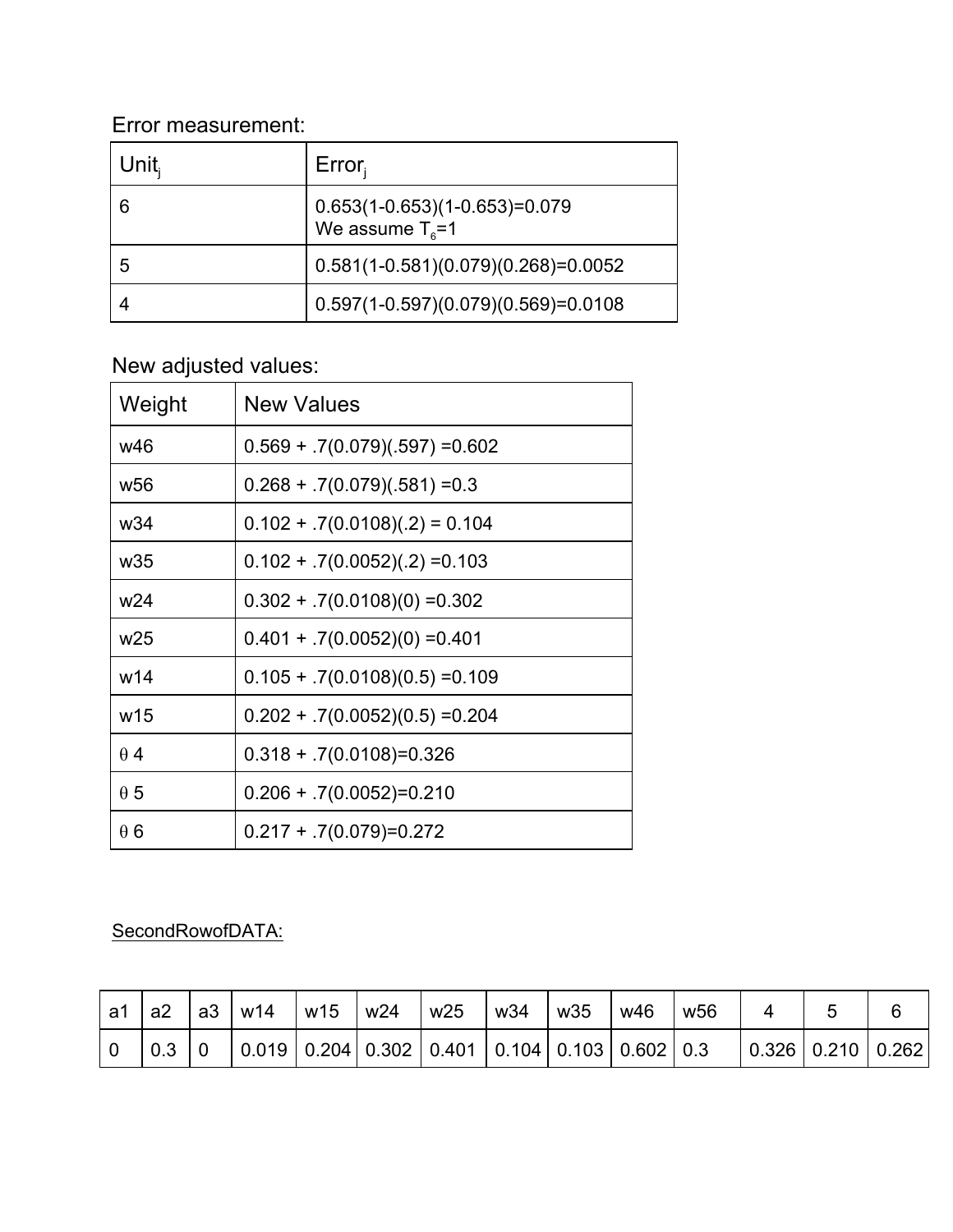| Unit, | Net Input $I_i$                     | Output $O_i$               |
|-------|-------------------------------------|----------------------------|
|       | $(0)+(0.3)(0.302)+(0)+0.326=0.417$  | $1/(1+e^{-0.417}) = 0.603$ |
| 5     | $(0)+(0.3)(0.401)+(0)+0.210=0.330$  | $1/(1+e^{-0.330}) = 0.582$ |
| 6     | $(.602)(.603)+(.3)(.582)+0.262=0.8$ | $1/(1+e^{-0.8}) = 0.69$    |

## Error measurement:

| Unit $_{i}$ | Error <sub>i</sub>                                         |
|-------------|------------------------------------------------------------|
| 6           | $0.69(1-0.69)(1-0.69)=0.066$<br>We assume $T_{\text{s}}=1$ |
| 5           | $0.582(1-0.582)(0.066)(0.3)=0.0048$                        |
|             | $0.69(1-0.69)(0.066)(0.602)=0.0085$                        |

# New adjusted values:

| Weight          | <b>New Values</b>                 |
|-----------------|-----------------------------------|
| w46             | $0.602 + .7(0.066)(.603) = 0.569$ |
| w <sub>56</sub> | $0.3 + .7(0.099)(.582) = 0.268$   |
| w34             | $0.104 + .7(0.0085)(0) = 0.102$   |
| w <sub>35</sub> | $0.103 + .7(0.0048)(0) = 0.102$   |
| w <sub>24</sub> | $0.302 + .7(0.0085)(0.3) = 0.304$ |
| w <sub>25</sub> | $0.401 + .7(0.0048)(0.3) = 0.402$ |
| w14             | $0.019 + .7(0.0085)(0) = 0.105$   |
| w15             | $0.204 + .7(0.0048)(0) = 0.202$   |
| $\theta$ 4      | $0.326 + 7(0.0085) = 0.332$       |
| $\theta$ 5      | $0.210 + 7(0.0048) = 0.213$       |
| $\theta$ 6      | $0.262 + 7(0.066) = 0.308$        |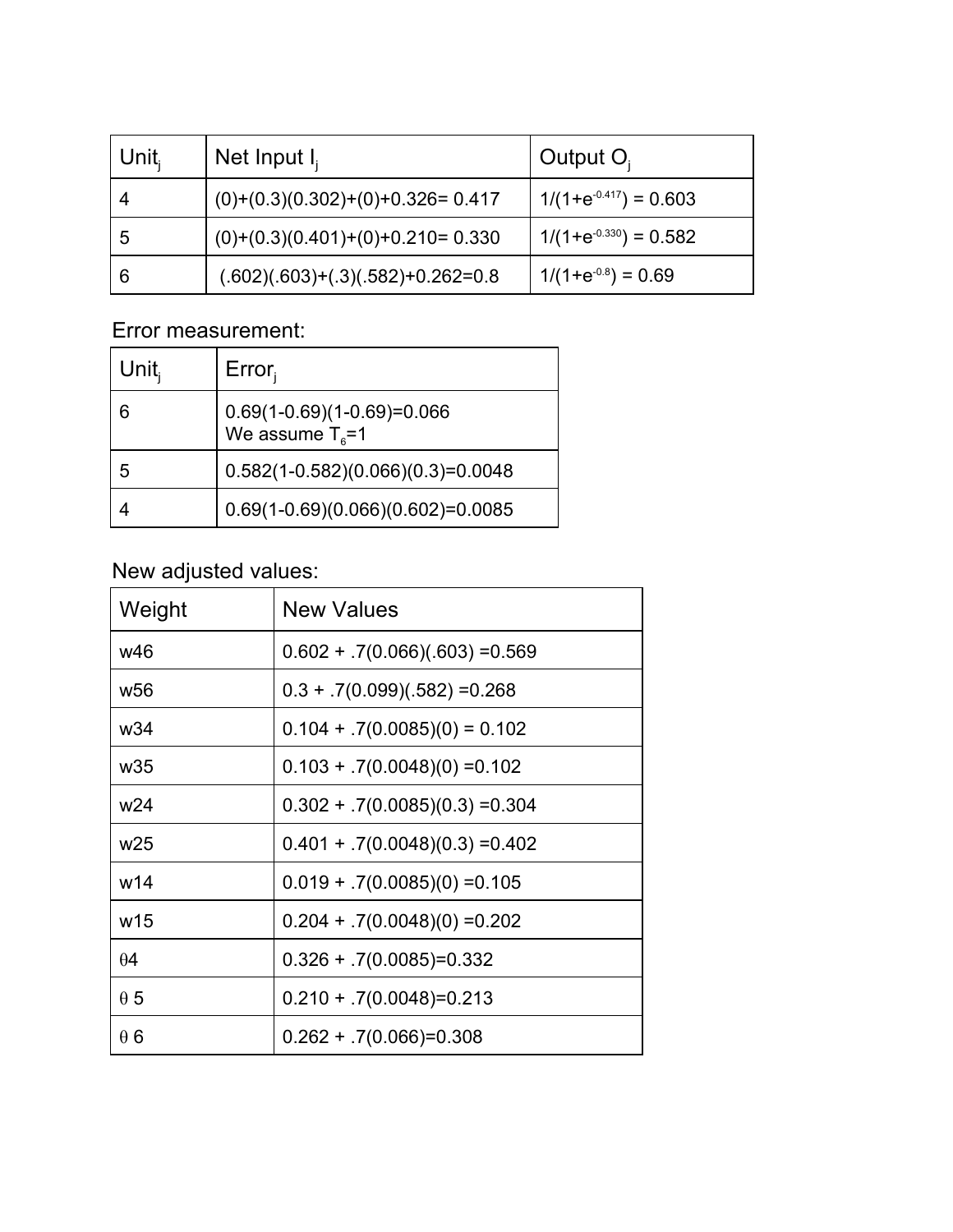## **PROBLEM 4: Classification by Association**

# **Given a classification TRAINING data**

| Income | <b>Student</b> | Rating    |
|--------|----------------|-----------|
| high   | N <sub>0</sub> | Fair      |
| low    | No             | Excellent |
| high   | yes            | Fair      |
| medium | N <sub>0</sub> | Fair      |
| low    | Yes            | Fair      |
| medium | no             | Excellent |

### **and classification TEST data**

| Income | <b>Student</b> | Rating    |
|--------|----------------|-----------|
| low    | Yes            | Excellent |
| medium | Nο             | Fair      |
| low    | no             | Fair      |
| medium | Yes            | Fair      |

## **Build a CLASSIFIER using Classification by Association Method**

### STEP 1: **TRANSLATION – DATA TRANSFORMATION**

| $Income =$<br>Low $(11)$ | $Income =$<br>medium<br>(12) | $Income =$<br>High $(13)$ | Student =<br>No $(14)$ | Student =<br><b>Yes</b> (15) | $Rating =$<br><b>Fair</b> (16) | $Rating =$<br><b>Excellent</b><br>(17) |
|--------------------------|------------------------------|---------------------------|------------------------|------------------------------|--------------------------------|----------------------------------------|
|                          |                              | $\ddot{}$                 | ٠                      |                              | ٠                              |                                        |
| ÷                        |                              | $\blacksquare$            | ÷                      |                              | ۰                              |                                        |
|                          |                              | $\ddot{}$                 |                        |                              |                                |                                        |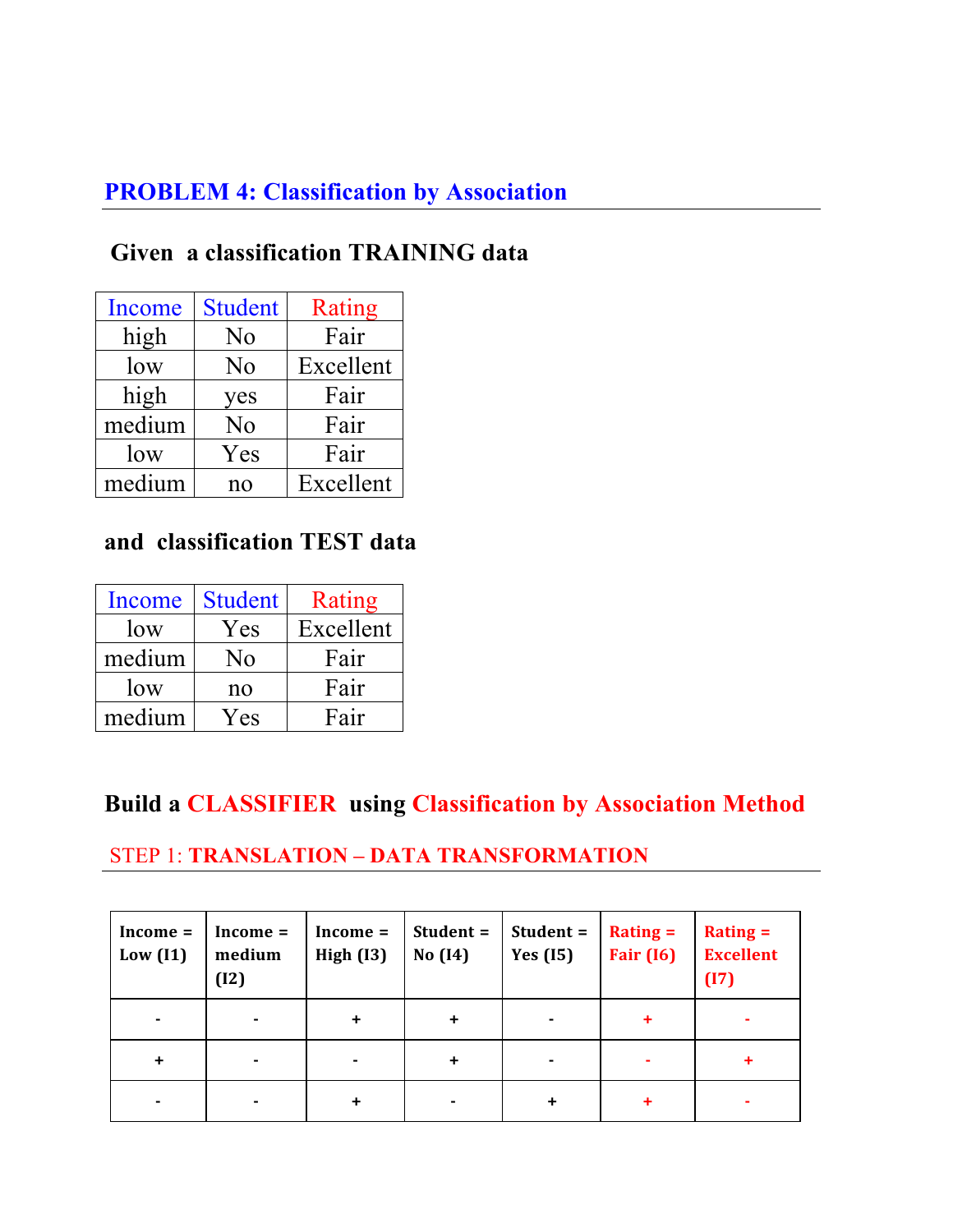| $+$ | $\sim$ | $+$                                 | $\sim$ |  |
|-----|--------|-------------------------------------|--------|--|
|     | $\sim$ | the contract of the contract of the |        |  |
| $+$ |        | $+$                                 | $\sim$ |  |

**Let minimum support count be 2, Since we have 6 records min support = 2/6 = 30%** 

**Let minimum confidence required be 70%**

**Generating 1-item set frequent patterns**

| <b>Item Set</b> | <b>Support count</b> |
|-----------------|----------------------|
| $\mathbf{I}$    | $\mathbf{2}$         |
| 12              | $\mathbf{2}$         |
| <b>I3</b>       | $\mathbf{2}$         |
| <b>I4</b>       | $\boldsymbol{4}$     |
| <b>I5</b>       | $\mathbf{2}$         |
| <b>I6</b>       | $\boldsymbol{4}$     |
| 17              | $\mathbf{2}$         |

 $C1 = L1$ 

**All sc >= min sc**

| <b>Item Set</b> | <b>Support count</b> |
|-----------------|----------------------|
| ${I1, I2}$      | $\boldsymbol{0}$     |
| ${I1, I3}$      | $\boldsymbol{0}$     |
| ${I1, I4}$      | 1                    |
| ${I1, I5}$      | 1                    |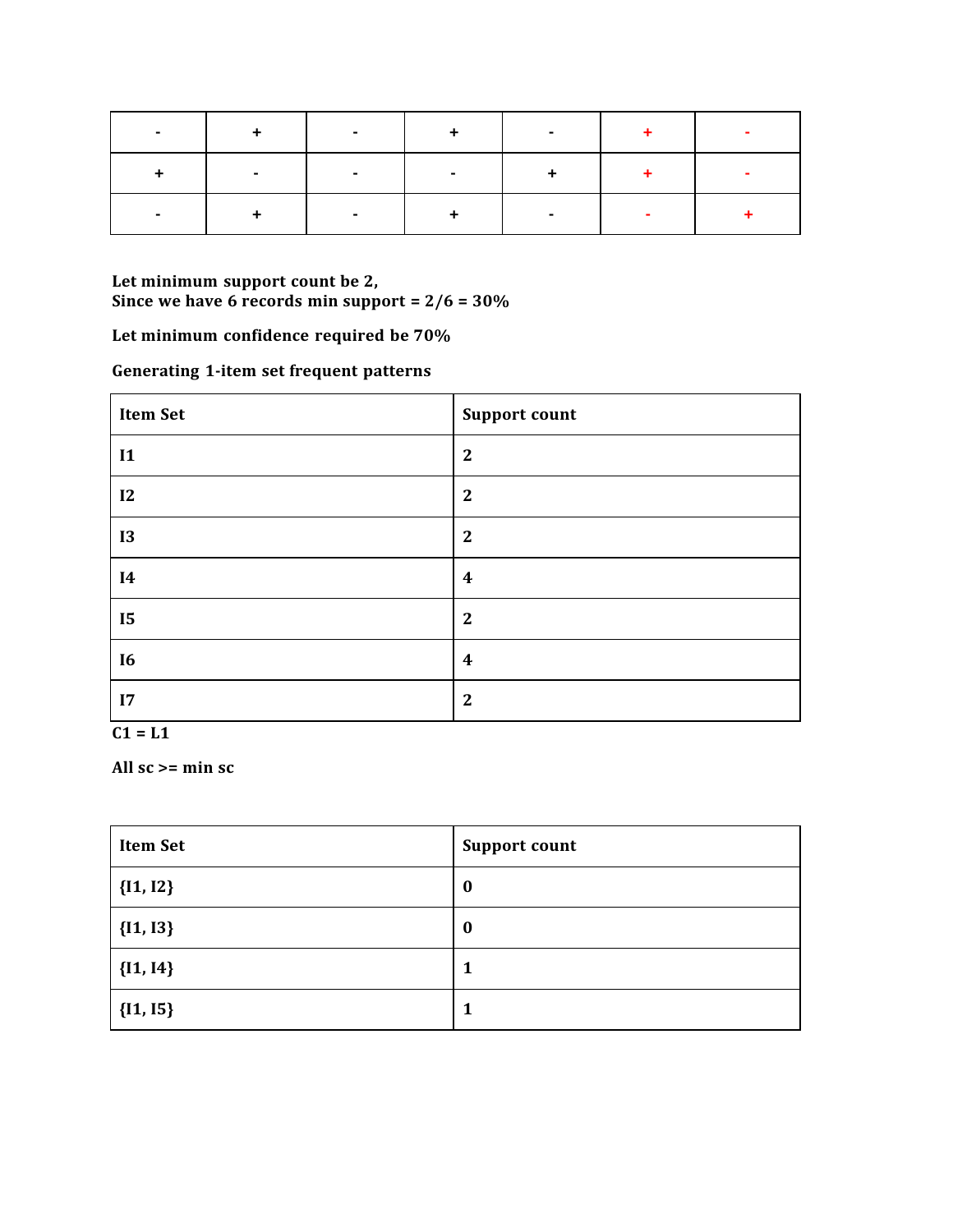| ${1, 16}$  | $\mathbf{1}$     |
|------------|------------------|
| ${I1, I7}$ | $\mathbf{1}$     |
| ${I2, I3}$ | $\boldsymbol{0}$ |
| ${I2, I4}$ | $\boldsymbol{2}$ |
| ${I2, I5}$ | $\boldsymbol{0}$ |
| ${12, 16}$ | $\mathbf{1}$     |
| ${I2, I7}$ | $\mathbf{1}$     |
| ${13, 14}$ | $\mathbf{1}$     |
| ${13, 15}$ | $\mathbf{1}$     |
| ${13, 16}$ | $\boldsymbol{2}$ |
| ${13, 17}$ | $\boldsymbol{0}$ |
| ${I4, I5}$ | $\boldsymbol{0}$ |
| ${I4, I6}$ | $\boldsymbol{2}$ |
| ${I4, I7}$ | $\boldsymbol{2}$ |
| ${I5, I6}$ | $\boldsymbol{2}$ |
| ${I5, I7}$ | $\boldsymbol{0}$ |
| ${I6, I7}$ | $\boldsymbol{0}$ |

**C2**

**Choose candidates with sc >= min sc**

| <b>Item Set</b> | <b>Support count</b> |
|-----------------|----------------------|
| $  \{12, 14\}$  | $\mathbf 2$          |
| ${13, 16}$      | $\mathbf 2$          |
| ${I4, I6}$      | $\mathbf 2$          |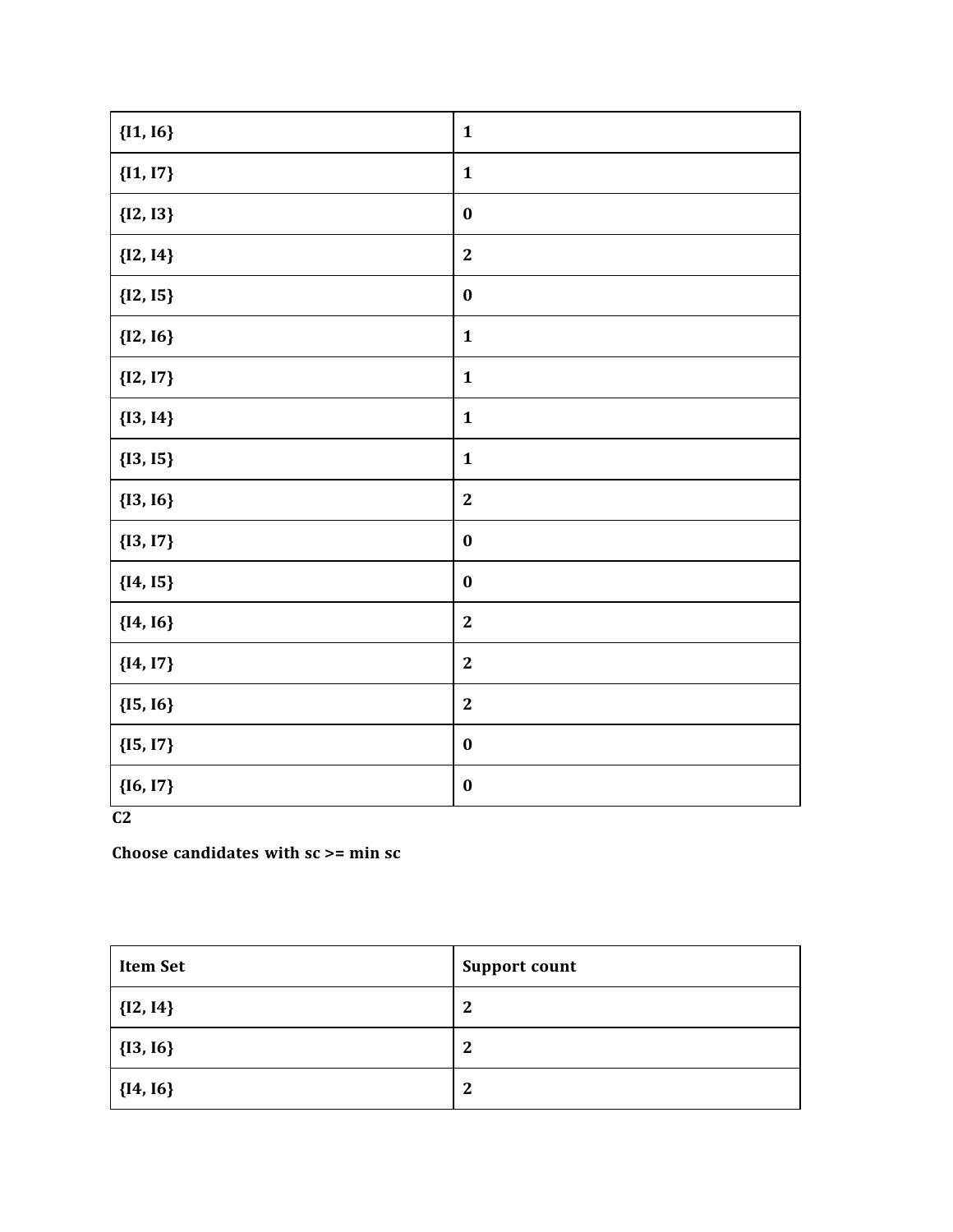| $  \{14, 17\}$ | $\sqrt{2}$<br>∼ |
|----------------|-----------------|
| $\{15, 16\}$   | n<br>∼          |
| L2             |                 |

**Joining & pruning**

**Join L2\*L2 to obtain C3 NO C3 Candidates**

# FOR Classification by Association we only **Consider I={IX,IY} Where IY represents CLASS ATTRIBUTES: Rating = Fair or Rating = Excellent**

| <b>Item Set</b> | <b>Support count</b> |
|-----------------|----------------------|
| ${I3, I6}$      | $\mathbf{2}$         |
| ${I4, I6}$      | $\boldsymbol{2}$     |
| ${I4, I7}$      | $\boldsymbol{2}$     |
| ${I5, I6}$      | $\mathbf{2}$         |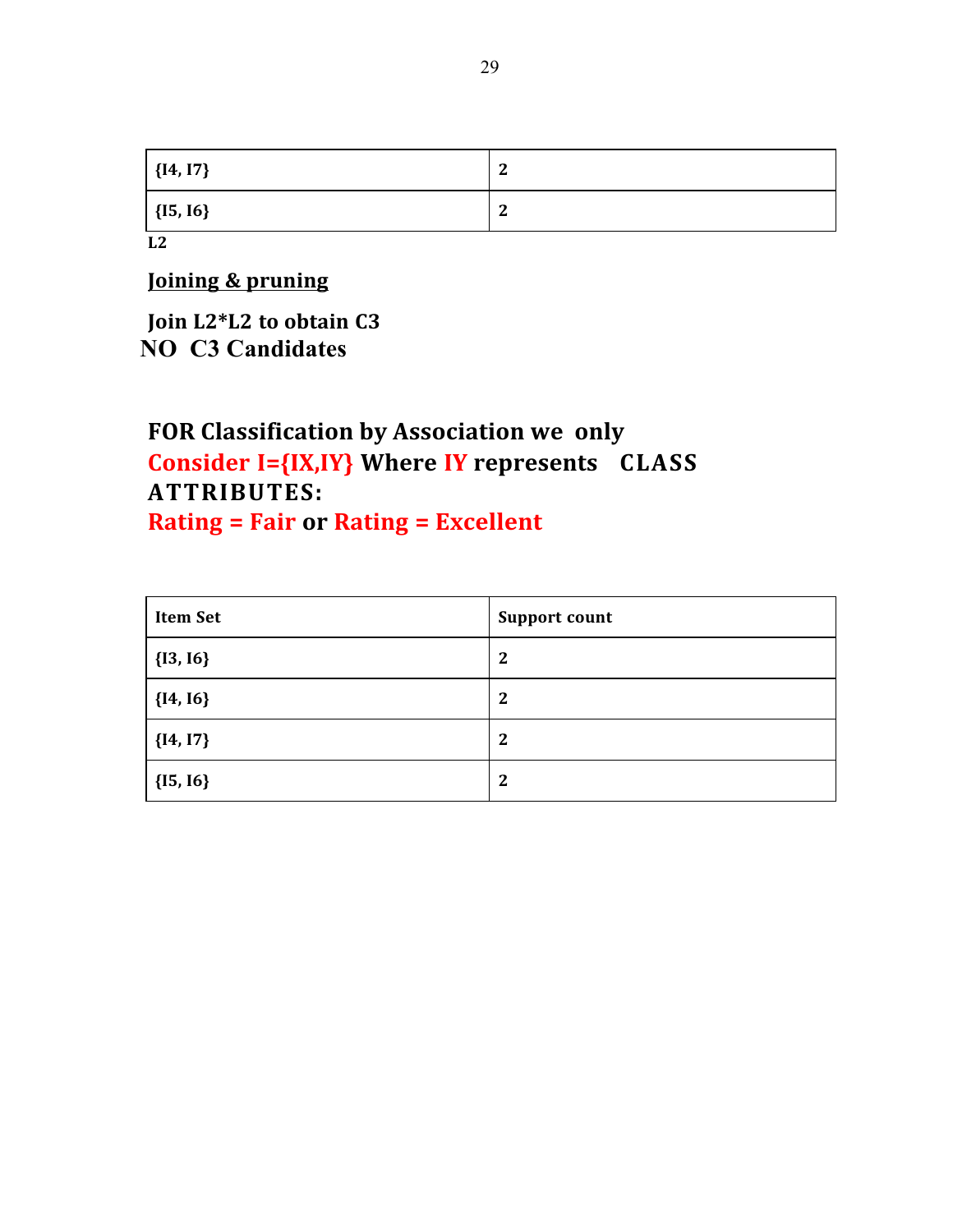$R1:3 \rightarrow 6$ Confidence =  $\frac{sc\{I3,I6\}}{sc\{I3\}} = \frac{2}{2} = 100\%$ R1 is selected  $R2:4 \rightarrow 6$ Confidence =  $\frac{sc\{I4,I6\}}{sc\{I4\}} = \frac{2}{4} = 50\%$ R2 is not selected  $R3:4 \rightarrow 7$ Confidence =  $\frac{sc\{I4,I7\}}{sc\{I4\}} = \frac{2}{4} = 50\%$ R3 is not selected  $R4:5 \rightarrow 6$ Confidence =  $\frac{sc\{I5,I6\}}{sc\{I5\}} = \frac{2}{2} = 100\%$ R4 is selected

List of selected Classification by Association Rules

 $R1:3 \rightarrow 6$  $R4:5 \to 6$ 

#### **Classification by Association Rules for TESTING**

### **R1: IF Income(x, High) THEN Rating(x, Fair) [30, 70] R2: IF Student(x, yes) THEN Rating(x, Fair) [30, 70]**

### **TEST data**

| Income | <b>Student</b> | Rating    |
|--------|----------------|-----------|
| low    | Yes            | Excellent |
| medium | No             | Fair      |
| low    | no             | Fair      |
| medium | Yes            | Fair      |